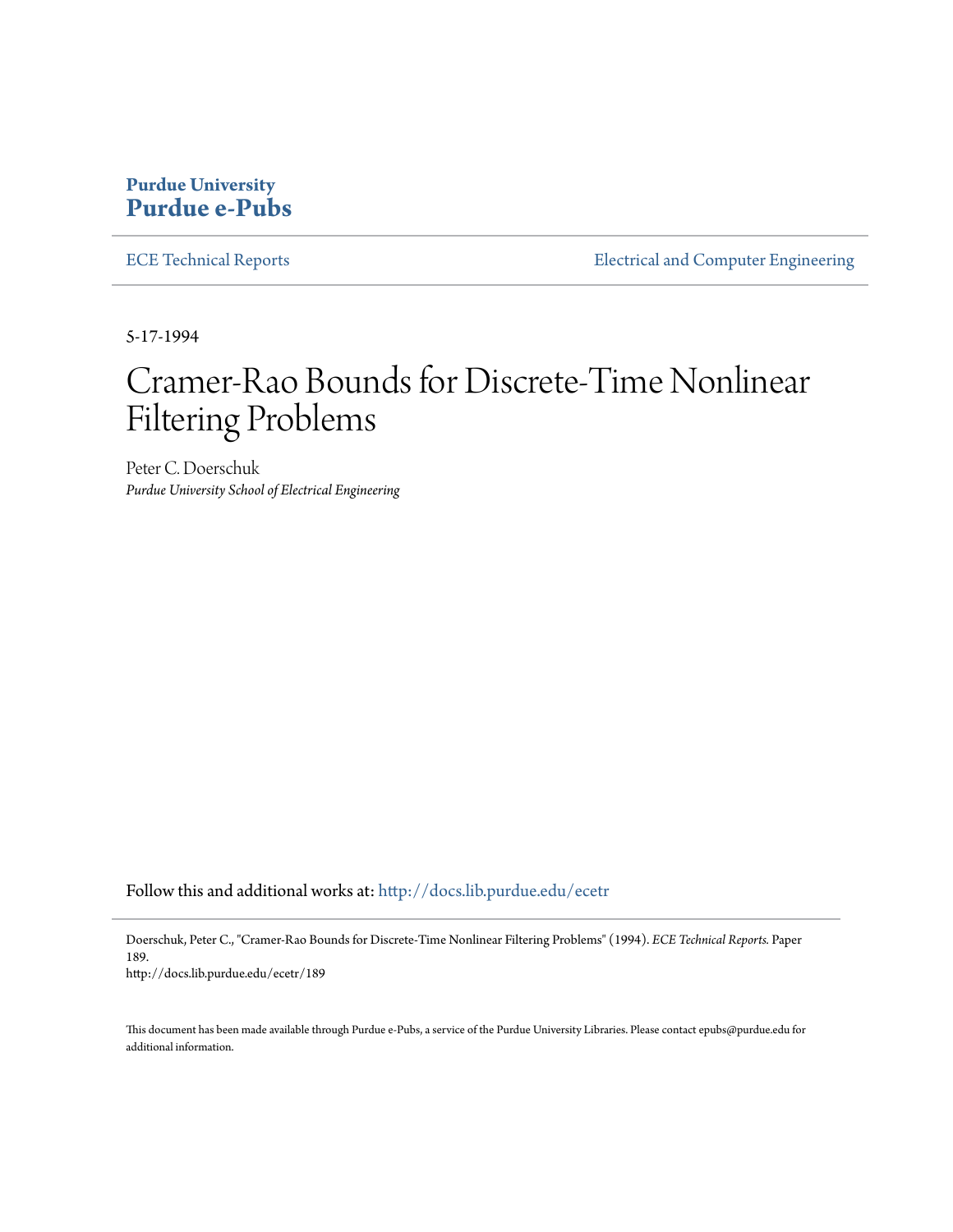**CRAMER-RAO BOUNDS FOR DISCRETE-TIME NONLINEAR FILTERING PROBLEMS** 

PETER C. DOERSCHUK

**TR-EE 94-20 MAY 1994** 



SCHOOL OF ELECTRICAL ENGINEERING<br>PURDUE UNIVERSITY<br>WEST LAFAYETTE, INDIANA 47907-1285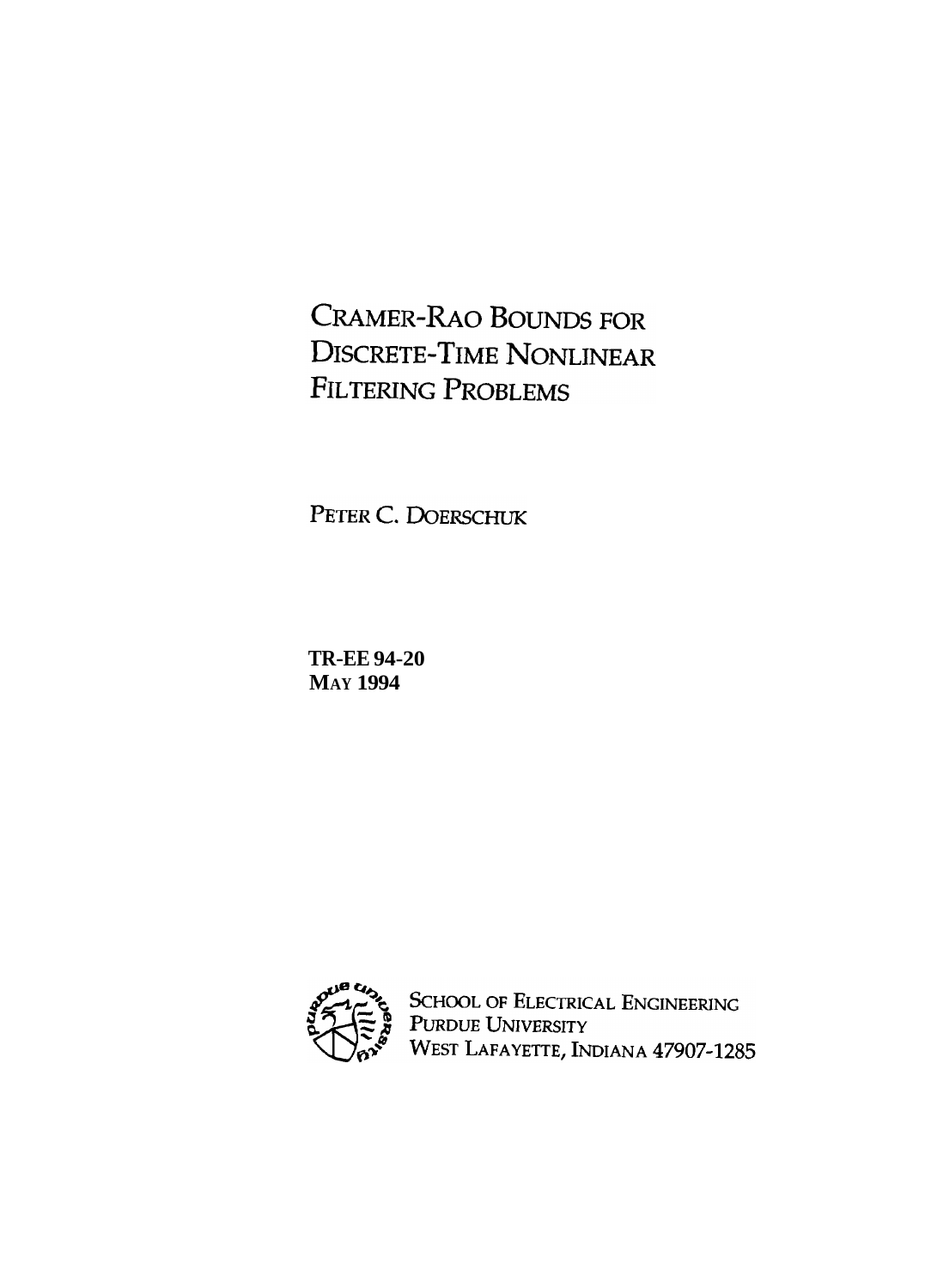# Cramer-Rao Bounds for Discrete-Time Nonlinear Filtering Problems

Peter C. Doerschuk<sup>1</sup>

School of Electrical Engineering, Purdue University

May 17, 1994

'Supported by U. S. National Science Foundation grant MIP-9110919, a Whirlpool Faculty Fellowship, and the School of Electrical Engineering, Purdue University. Mailing address: Peter C. Doerschuk. 1285 Electrical Engineering Building, Purdue University, West Lafayette, IN 47907-1285; Telephone: (317) 494-1742; Fax: (317) 494-6440; Internet: doerschu@ecn.purdue.edu.

and the second component of the

سنسا المحاديث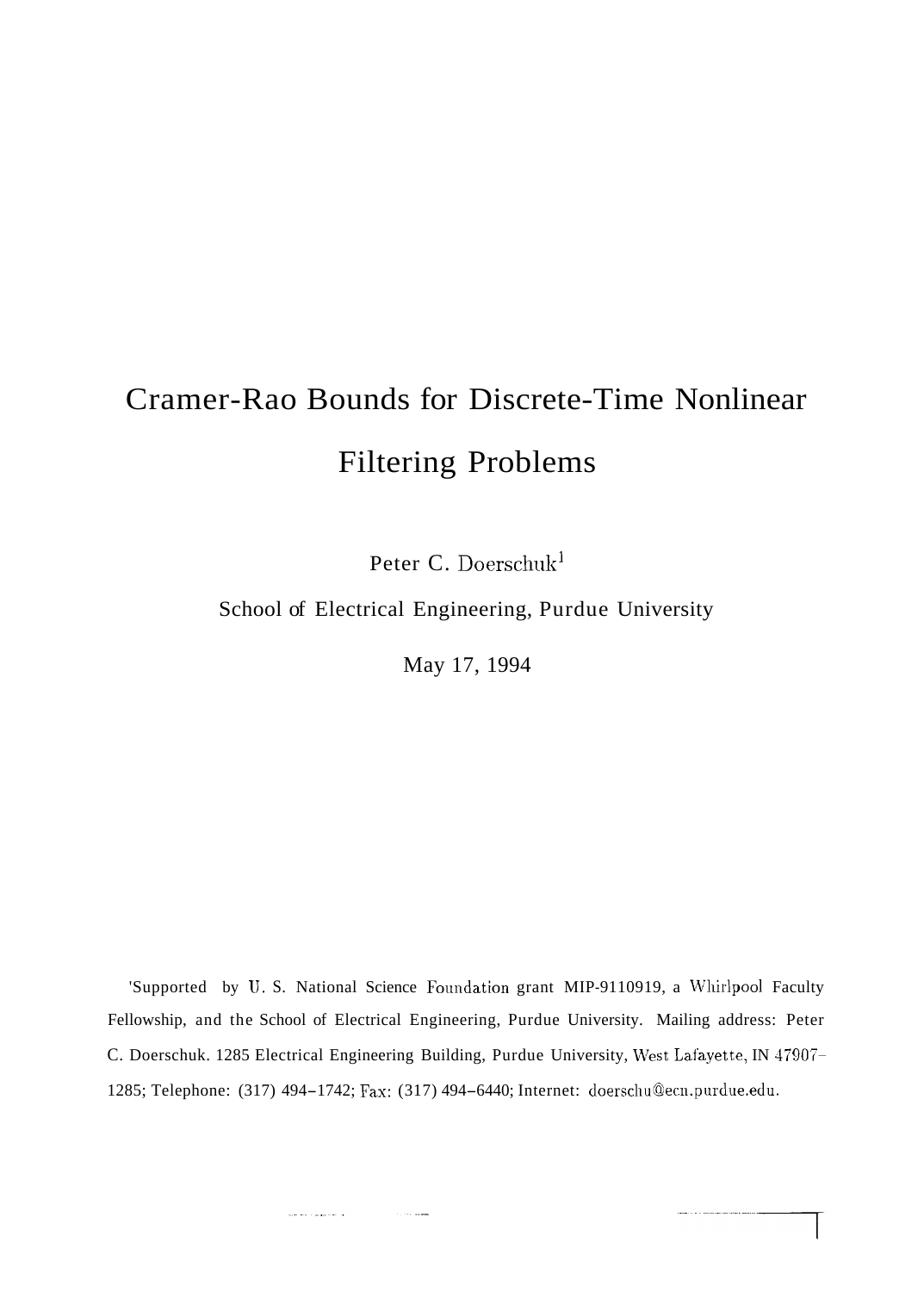### **Abstract**

A Cramer-Rao bound for the mean squared error that can be achieved with nonlinear observations of a nonlinear p-th order autoregressive (AR) process where both the process and observation noise covariances can be state dependent is presented. The major limitation is that the AR process must be driven by an additive white Gaussian noise process that has a. full-rank covariance. A numerical example demonstrating the tightness of the bound for a. particular problem is included.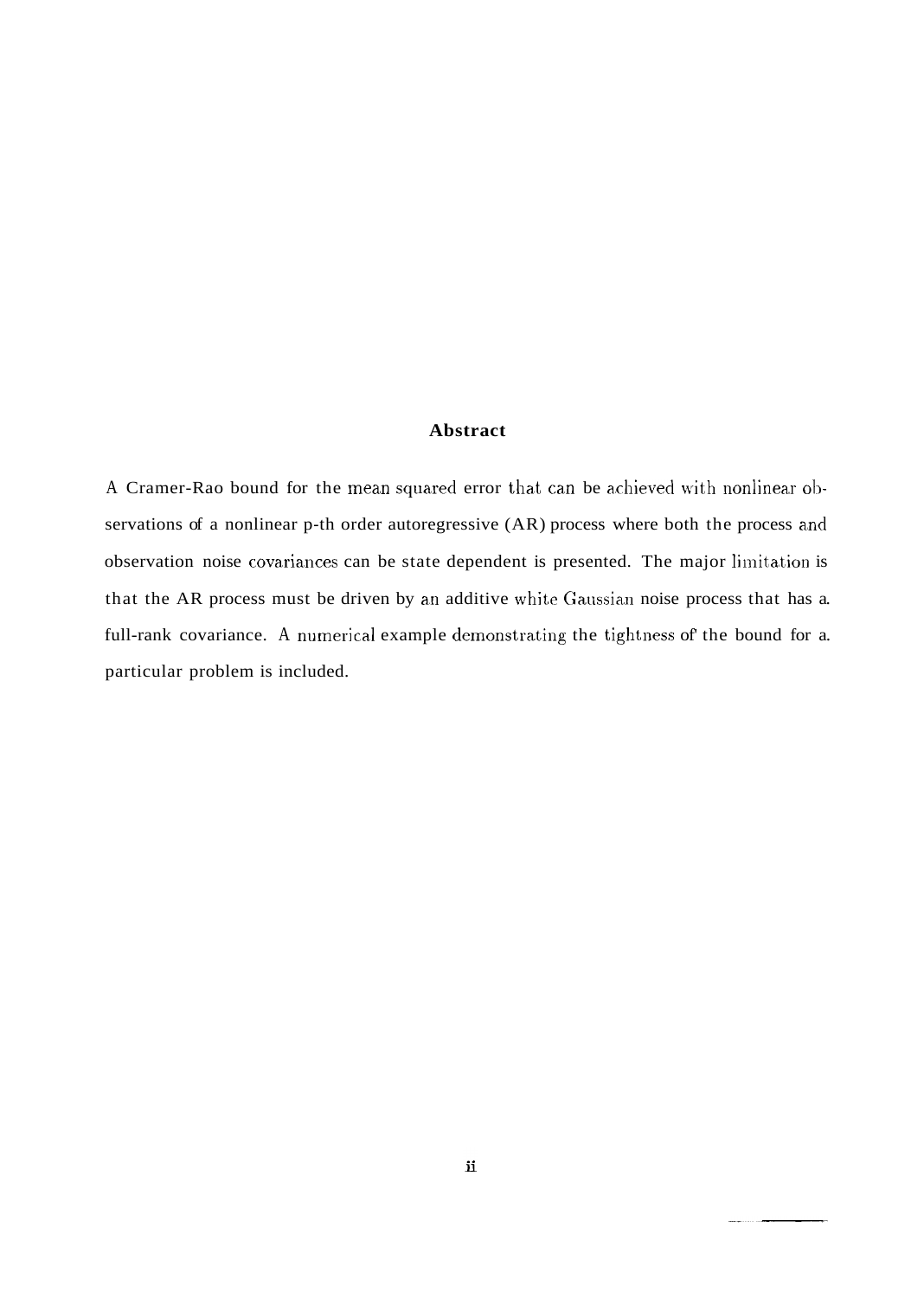# **Contents**

| 1 Introduction               | 1            |
|------------------------------|--------------|
| 2 Cramer-Rao Bounds          | $\mathbf{2}$ |
| 3 Example                    | 8            |
| <b>4</b> Conclusions         | 9            |
| A Derivation of Eqs. 6 and 7 | 11           |

 $\label{eq:constr} \begin{split} \text{conversal number of vectors} & \mathcal{L}_{\text{max}}(x) = \mathcal{L}_{\text{max}}(x) \mathcal{L}_{\text{max}}(x) + \mathcal{L}_{\text{max}}(x) \mathcal{L}_{\text{max}}(x) \end{split}$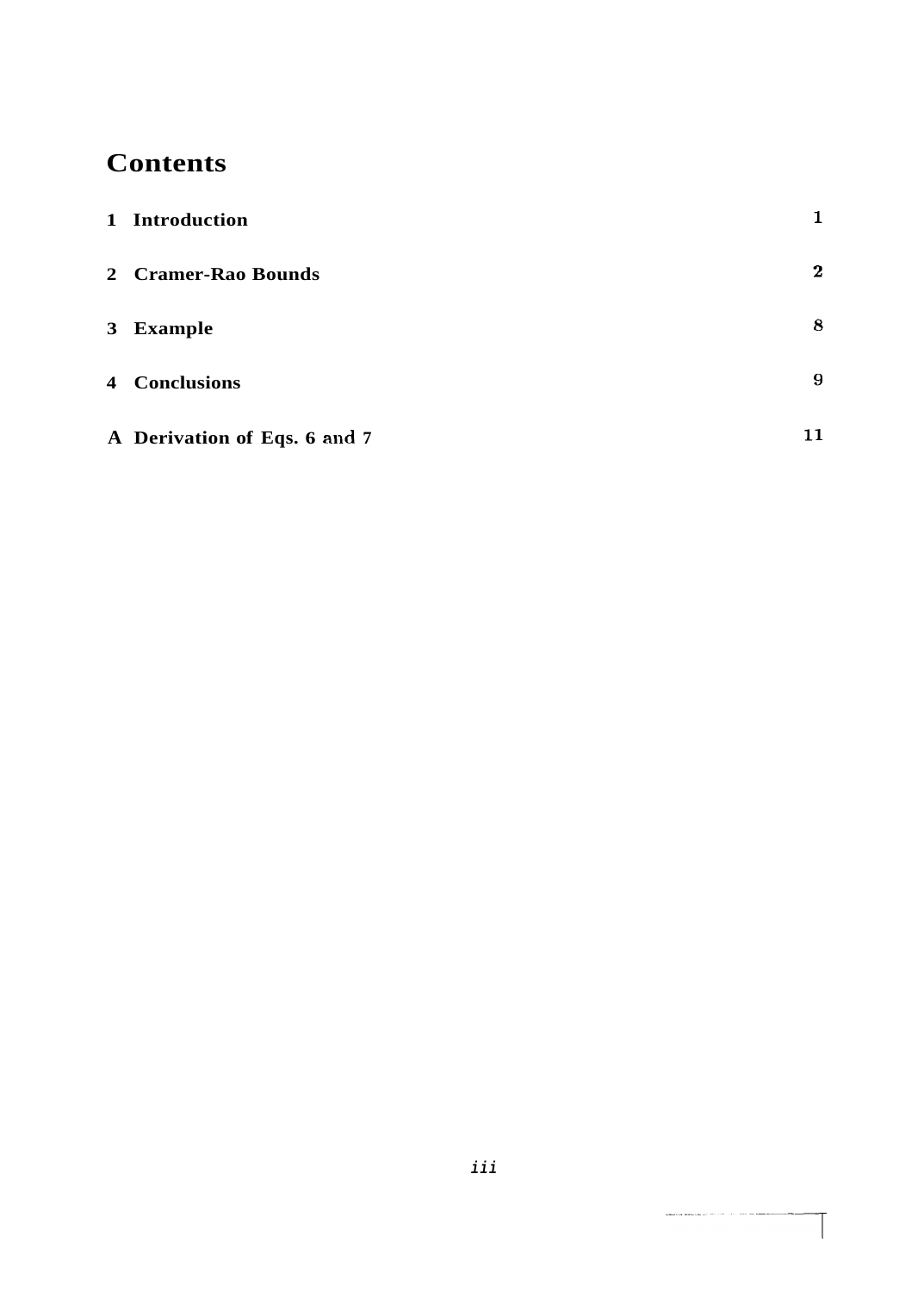# **1 Introduction**

This note concerns lower bounds on the mean squared error (MSE) in nonlinear filtering problems. Specifically, Cramer-Rao bounds (CRBs) are derived for dynarnical systems that are more general than those used previously  $[5, 2]$ . Such bounds give an indication of whether accuracy requirements are realistic before a design effort is undertaken and, during a design, aid in determining whether further design effort may not be fruitful. This note concerns only discrete time problems which, while much less discussed than continuous time problems, are of great practical importance.

The nonlinear filtering problem is to causally estimate the *n*-dimensional state  $x_k$  of a source or message model described by a nonlinear stochastic difference equation given m-dimensional measurements  $y_k$  that are a stochastic nonlinear transformation of  $x_k$ :

$$
x_{k+1} = a(x_k, k) + b(x_k, k)w_k
$$
  

$$
y_k = c(x_k, k) + d(x_k, k)v_k
$$

where w and v are white Gaussian noise sequences. Let  $\hat{x}_k$ , a function of  $y_0, y_1, ..., y_k$ , be the estimate of  $x_k$ . If the estimator is chosen to minimize the MSE  $\epsilon_k = E[(x_k - \hat{x}_k)'(x_k - \hat{x}_k)]$ then the optimal estimator (denoted  $\hat{x}_k^*$ ) is the conditional mean  $\hat{x}_k^* = E[x_k|y_m, m \leq k]$  and the resulting MSE is  $\epsilon_k^* = E[(x_k - \hat{x}_k^*)'(x_k - \hat{x}_k^*)]$ . Fix some time M. The CRB is a lower bound on  $\epsilon_M^*$ . A wide class of lower bounds on the MSE in parameter estimation problems were recently reviewed and unified  $[1]$ . Those hounds appropriate for nonlinear filtering problems were also recently reviewed [7, 3, 8]. Additional work not cited in Ref. [7] inclucles Refs.  $[11, 4]$ .

In this paragraph we summarize the notation used in this note. The function  $\mathcal{I}(e)$  is 1 if e is true and 0 otherwise. The real numbers are 'R. The Gaussian probability density function (pdf) with mean m and covariance P is  $\mathcal{N}(m, P)$ . The n x n identity (zero) matrix is  $I_n$   $(0_n)$ . *E* denotes expectation. The abbreviation i.i.d. means independent and identically distributed. Prime (i.e., ') denotes transpose. If z is a sequence indexed by the integers then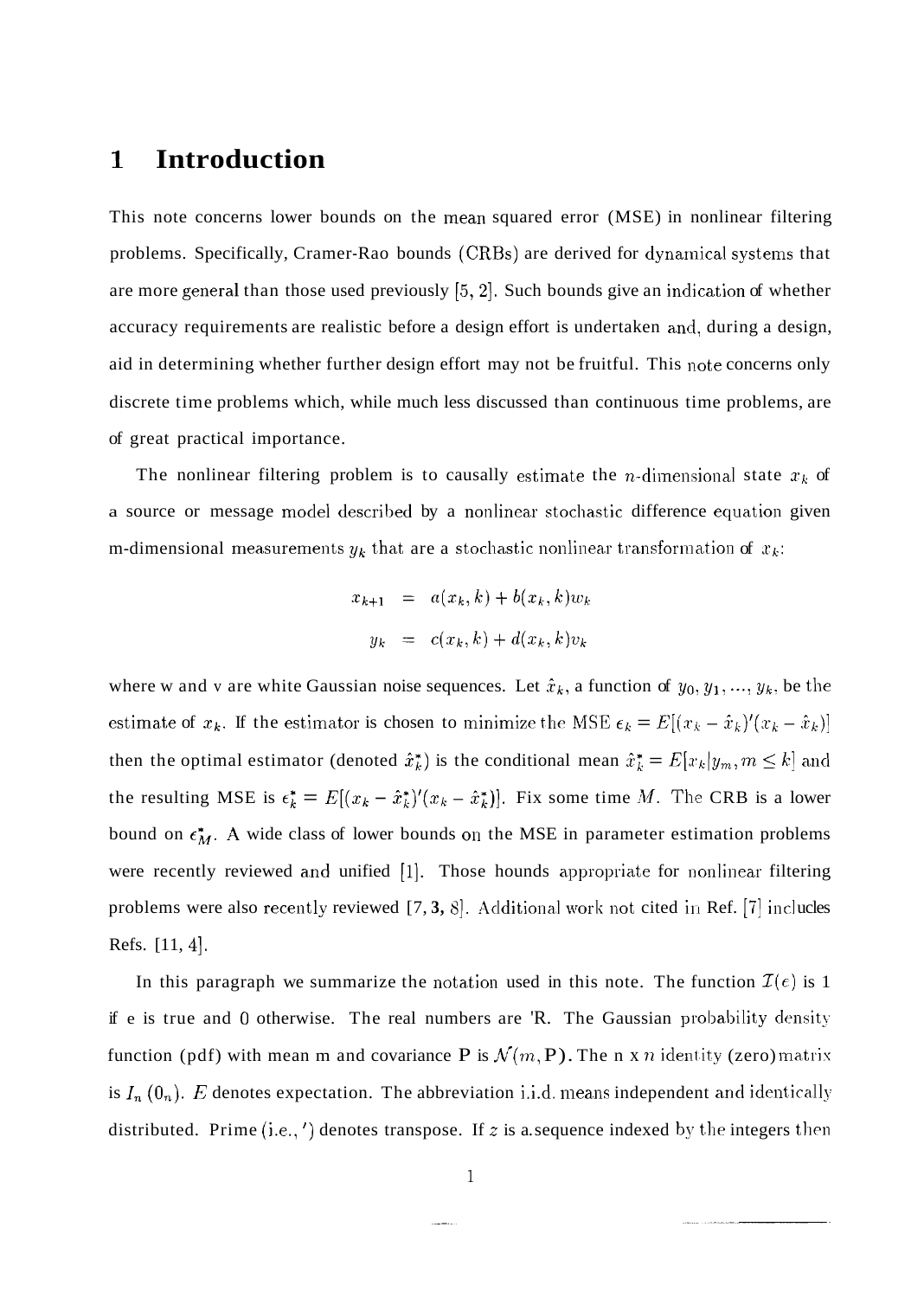$z_l^m$  is the vector  $(z_l', z_{l+1}', ..., z_m')'$ .  $\nabla \phi = \frac{\partial \phi_i}{\partial x_j} (\phi : \mathcal{R}^{n \times 1} \to \mathcal{R}^{m \times 1})$ . Occasionally we write a matrix by giving its general entry a.s a function of the indices a and  $\beta$ .

The remainder of the note is organized in the following fashion. The new CRB is described in Section 2, an example is given in Section 3, and conclusions follow in Section 4.

#### $\boldsymbol{2}$ **Cramer-Rao Bounds**

The model is a nonlinear p-th order AR process driven by additive Gaussian noise with state-dependent gain of which nonlinear observations are made in the presence of additive Gaussian noise with state-dependent gain:

$$
x_{k+1} = f_k(x_k, \dots, x_{k-p+1}) + [q_k(x_k, \dots, x_{k-p+1}), d_k(x_k, \dots, x_{k-p+1})] \xi_k, \quad k = 0, \dots, K-1
$$
  
\n
$$
y_k = h_k(x_k, \dots, x_{k-p+1}) + [e_k(x_k, \dots, x_{k-p+1}), r_k(x_k, \dots, x_{k-p+1})] \xi_k, \quad k = 0, \dots, K-1
$$
  
\n
$$
y_k = h_k(x_k, \dots, x_{\max(k-p+1, 1-p)}) + r_k(x_k, \dots, x_{\max(k-p+1, 1-p)}) v_k, \quad k = 1 - p, \dots, -1 \text{ and } k = K
$$

where  $x_k, y_k \in \mathcal{R}^n$ ; the range of  $f_k$  and  $h_k$  is  $\mathcal{R}^n$ ; the range of  $q_k, d_k, r_k$ , and  $e_k$  is  $\mathcal{R}^{n \times n}$ ;  $\xi_k$ is i.i.d.  $N(0, I_{2n})$ ;  $v_k$  is i.i.d.  $N(0, I_{n})$ ;  $(x'_0, \ldots, x'_{1-p})'$  is  $p_0(x_0, \ldots, x_{1-p})$  which is never zero:  $\xi$ , v and  $(x'_0, \ldots, x'_{1-p})'$  are independent; the covariance  $\Sigma_k$  defined by

$$
\Sigma_k(x_k,\ldots,x_{k-p+1}) = \left[\begin{array}{cc} q_k & d_k \\ e_k & r_k \end{array}\right] \left[\begin{array}{cc} q_k & d_k \\ e_k & r_k \end{array}\right]
$$

is full rank (i.e., 2n) for  $k = 0, \ldots K-1$ ; and the covariance  $R_k$  defined by  $R_k(x_k, \ldots, x_{\max(k-p+1,1-p)}) =$  $r_k r'_k$  is full rank (i.e.,  $nz$ ) for  $k = 1-p, ..., -1$  and  $k = K$ . Define the *n* x *n* block components of  $\Sigma_k$  and  $\Sigma_k^{-1}$ :

$$
\Sigma_k = \left[ \begin{array}{cc} Q_k & S_k \\ S'_k & R_k \end{array} \right], \quad \Sigma_k^{-1} = \left[ \begin{array}{cc} W_k & U_k \\ U'_k & V_k \end{array} \right]
$$

The assumption that  $x_k$  and  $y_k$  have the same dimension does not entail a loss of generality since f or h can be used to compensate. The major assumption is that  $\Sigma$  is full rank. By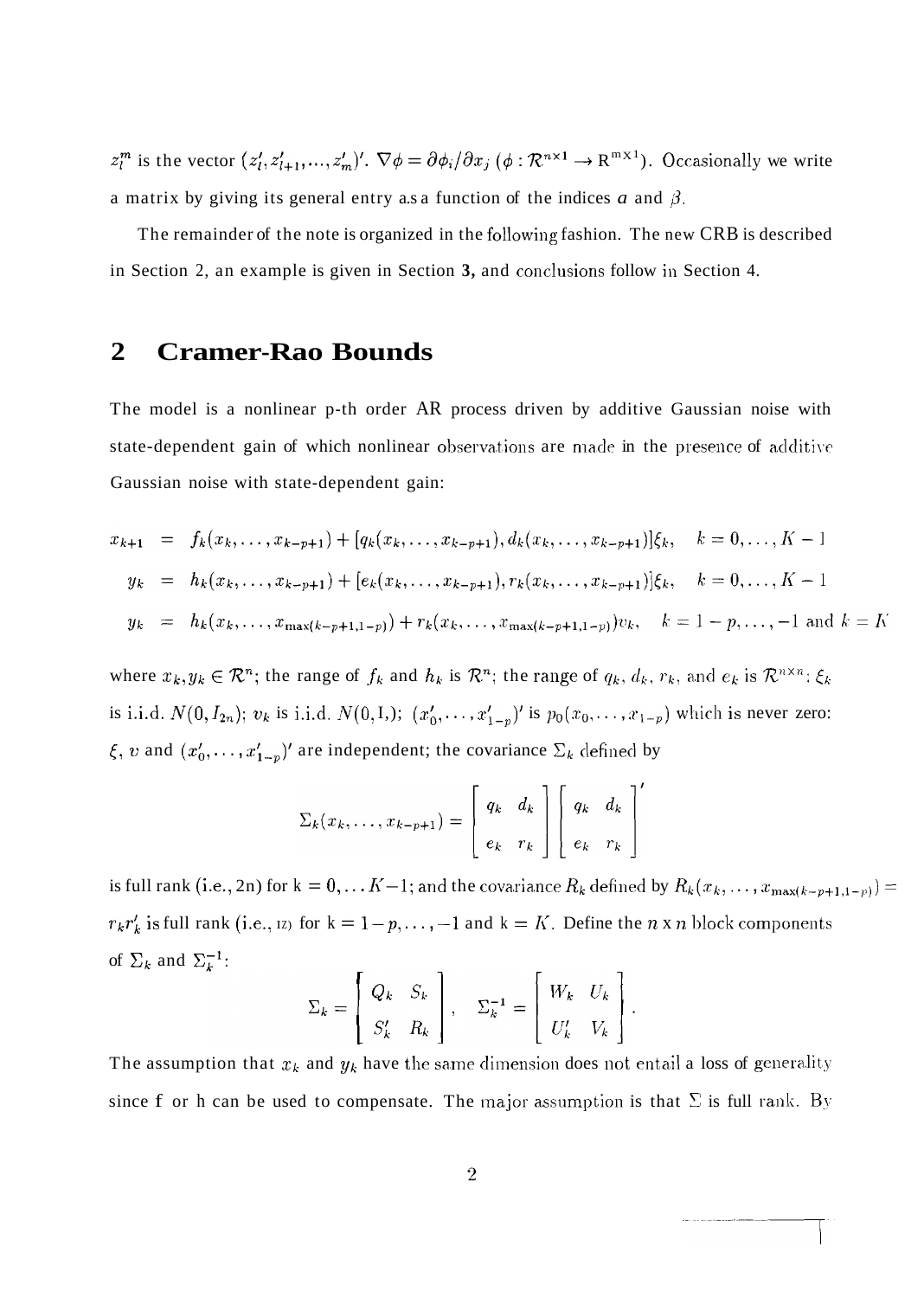state augmentation the AR model can be replaced by a nonlinear state equation model but the additive noise will then have a covariance that is not full rank.

Previous work [5] is restricted to the case (1)  $p = 1$ , (2)  $q_k(x_k,...,x_{k-p+1}) = q_k$  independent of x and full rank, (3)  $r_k(x_k,..., x_{k-p+1}) = r_k$  independent of x and full rank, and (4)  $d_k(x_k, \ldots, x_{k-p+1}) = e_k(x_k, \ldots, x_{k-p+1}) = 0$ . The generalization described here is worthwhile for two reasons: (1) State equations derived from system identification procedures typically have  $p > 1$ . (2) Discretization of second-order differential equations of mathematical physics, when driven by a random process, naturally have  $p = 2$ , and sometimes require  $q_k$  to be a function of x. Allowing  $r_k$  to be a function of x and including nonzero  $d_k$  and  $\epsilon_k$ can then be done with very little additional complexity.

Some, but not all, state equations with  $Q_k$  less than full rank can be rewritten as AR. process s with  $Q_k^{AR}$  full rank. For instance, consider a linear time-invariant state equation exactly <sup>e</sup> the form of a n-th order scalar AR. process with  $Q_k^{AR} = 1$ .  $(f_k(x_k) = Fx_k)$  with n components where  $Q_k(x_{k-p+1}^k) = Q$  is rank 1 and hence can be written  $Q = qq'$  where  $q \in \mathbb{R}^{n \times 1}$ . If  $(Fq)$  is controllable then a siinilarity transformation exists which transforms the system to canonical controllable form [9, Section 1.9] which is

Application of the standard CRB to the entire trajectory  $x_{1-p}^K$  of the nonlinear AR process gives the basic bound used in this note and Refs.  $[5, 2]$ . Define the trajectory error covariance  $A \in \mathcal{R}^{(K+p)n \times (K+p)n}$  with blocks  $\Lambda_{l,k} \in \mathbb{R}^{n \times n}$  given by  $\Lambda_{l,k} = E\{(x_l - \hat{x}_l^*)(x_k - \hat{x}_k^*)'\}.$ Define the Fisher information matrix **J** by, under appropriate regularity assumptions,  $J =$  $E\{\nabla_{x_1^K}\nabla_{x_1^K}\ln p(y_{1-p}^K, x_{1-p}^K)\}\$  where *p* is the joint pdf on the *x* ancl *y* trajectories. Then, since  $\hat{x}_k^*$  is unbiased, the standard multivariate CRB is  $A - J^{-1} \ge 0$  where  $\ge$  means positive semi-definite. The estimation error at time *K* is  $\Lambda_{K,K}$  so the desired CRB is

$$
\Lambda_{K,K} - \left[ 0 \quad I_n \right] J^{-1} \left[ \begin{array}{c} 0 \\ I_n \end{array} \right] \geq 0. \tag{1}
$$

There are two difficulties in applying Eq. 1. The first difficulty is that for a long trajectory the matrix **J** is large and it is difficult to compute  $J^{-1}$ . This problem is circumvented in this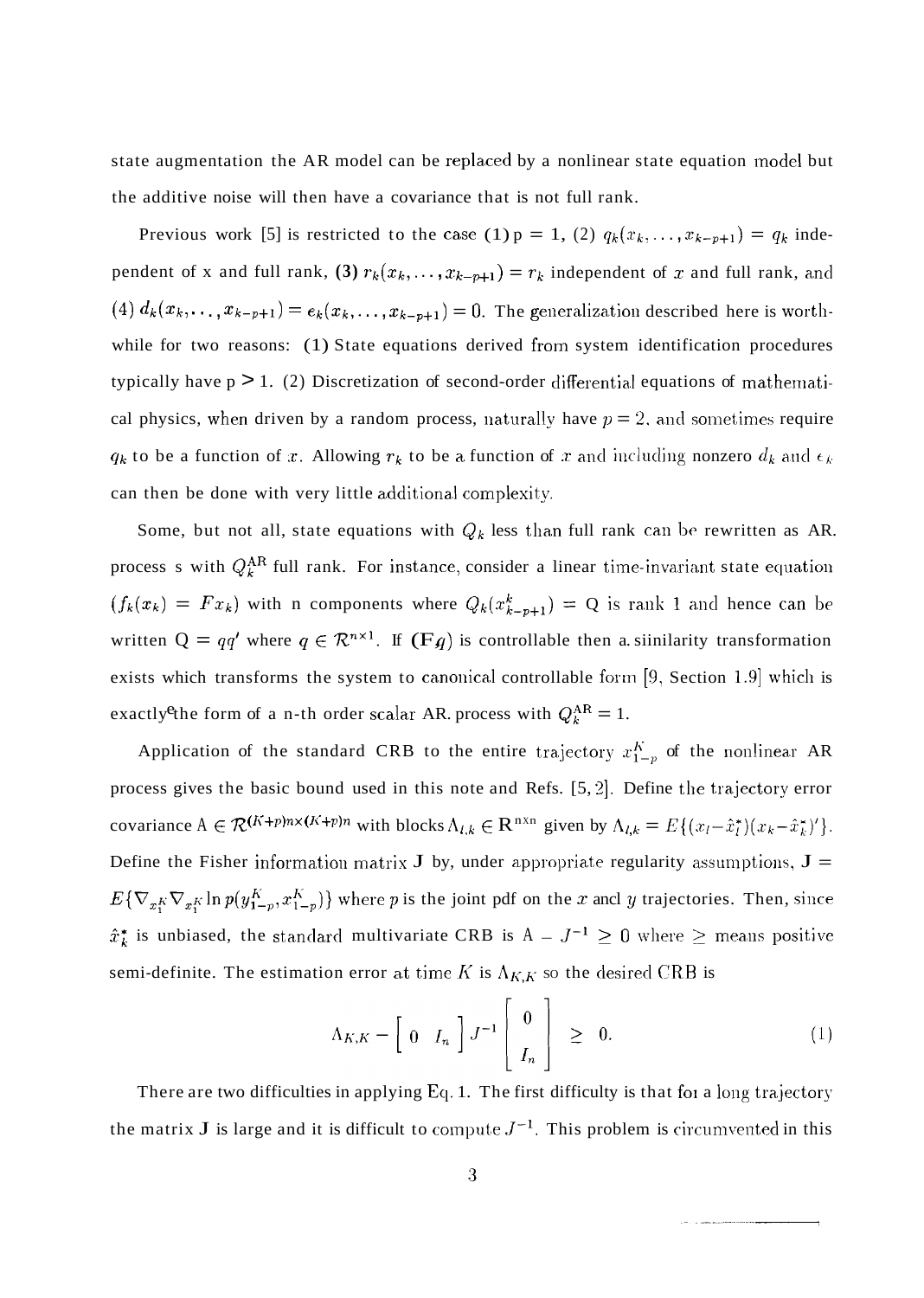note and Refs.  $[5,2]$  by finding a linear Gaussian system that has the same Fisher information matrix as the nonlinear system of interest. The linear Gaussian system used in this note will be a p-th order AR process and an observation equation where the observation at time  $k$ depends on the AR process at times  $k, k-1, ..., k-p+1$ . This system can be transformed by state augmentation into a linear Gaussian state-variable system. In the state-variable system Astate can be computed exactly and without excessive computation by the Kalman filter and  $K$ <sub>K</sub>K furthermore the CRB is satisfied with equality so the known value of  $\Lambda_{K,K}^{\text{state}}$  is the desired bound on the performance of any estimator for the nonlinear system. The second difficulty is that the computation of  $J$  typically requires numerical computation of expectations. While the approach of this note and Refs.  $[5, 2]$  still requires such computations, the approach organizes the computations so that they can be clone by simulation of the nonlinear AR process alone (i.e., not also the observation equation).

The linear Gaussian system used in this note is a special case of the nonlinear system with

$$
f_k(x_{k-p+1}^k) = \sum_{i=0}^{p-1} A_{k,i} x_{k-i}
$$
  
\n
$$
h_k(x_{\max(k-p+1,1-p)}^k) = \sum_{i=0}^{\min(p-1,k+p-1)} C_{k,i} x_{k-i}
$$
  
\n
$$
p_0(x_{1-p}^0) = \mathcal{N}(0, P_0)(x_{1-p}^0)
$$
  
\n
$$
\Sigma_k(x_{k-p+1}^k) = \Sigma_k \text{ for } k = 0, ..., K-1 \text{ independent of } x
$$
  
\n
$$
R_k(x_{\max(k-p+1,1-p}^k)) = \tilde{R}_k \text{ for } k = 1-p, ..., -1 \text{ and } k = K \text{ independent of } x
$$

where  $P_0$   $(P_0^{-1})$  has **n** x *n* blocks  $P_{i,j}$   $(P^{i,j})$  for *i* and **j** in  $0, \ldots, 1 - p$  and

$$
\check{\Sigma}_k = \begin{bmatrix} \check{Q}_k & \check{S}_k \\ \check{S}_k' & \check{R}_k \end{bmatrix}, \qquad \check{\Sigma}_k^{-1} = \begin{bmatrix} \check{W}_k & \check{U}_k \\ \check{U}_k' & \check{V}_k \end{bmatrix}
$$

For  $k = 0, ..., K - 1$  and  $l = 0, ..., p - 1$  define

$$
J_{k,l} = \left[ \begin{array}{c} A_{k,l} \\ C_{k,l} \end{array} \right]
$$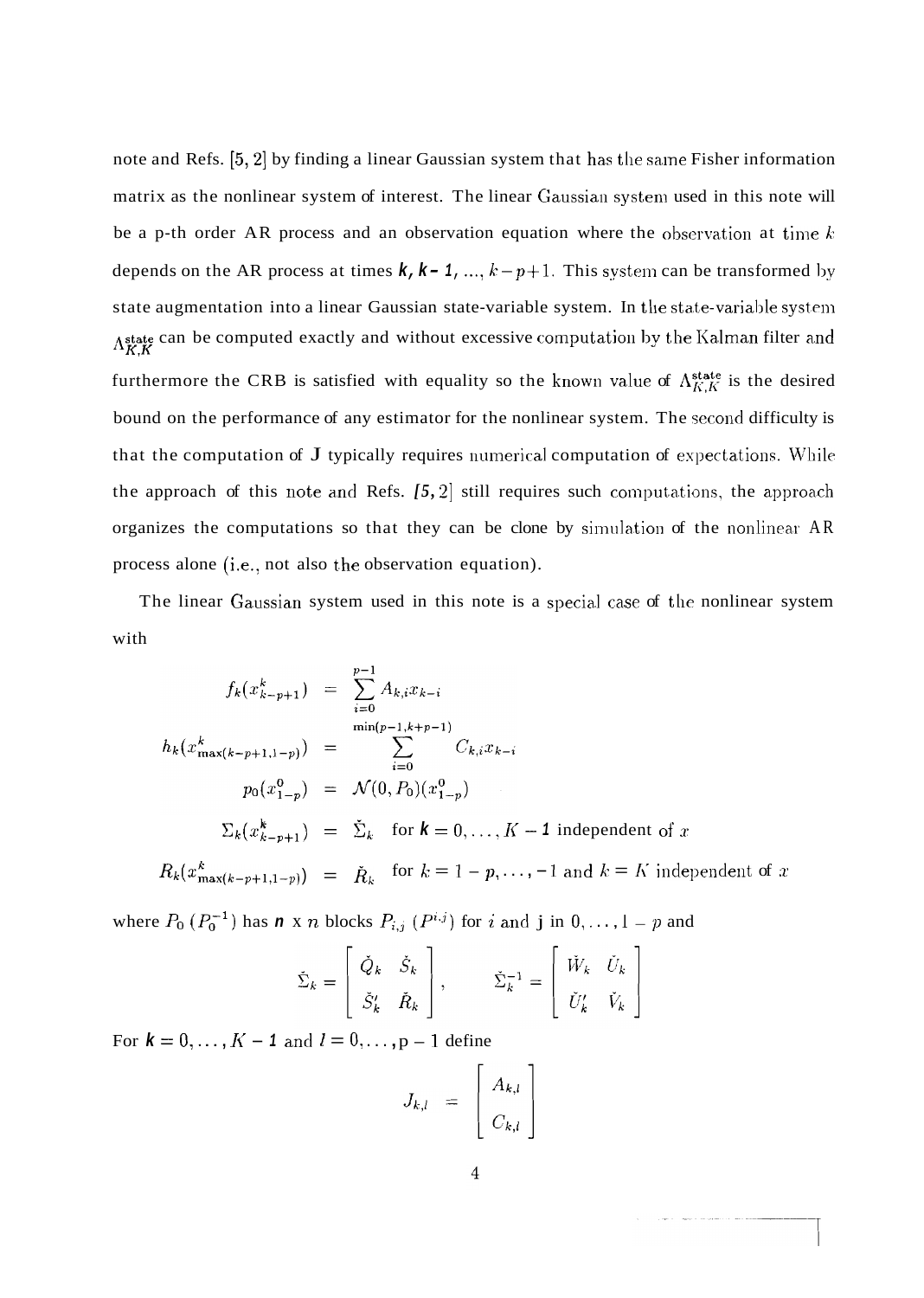For later convenience, define

$$
\Delta_{i,k,l}^{so} = E\left\{ \left[ \nabla_{x_l} f_i', \nabla_{x_l} h_i' \right] \Sigma_i^{-1} \left[ \nabla_{x_k} f_i \right] \right\} + \frac{1}{2} E\left\{ \text{tr} \left[ \Sigma_i \frac{\partial^2 \Sigma_i^{-1}}{\partial x_{l,\beta} \partial x_{k,\alpha}} \right] + \nabla_{x_l} \nabla_{x_k} \ln \det \Sigma_i \right\}
$$
\n(2)

$$
\Delta_{i,k,l}^o = E \left\{ \nabla_{x_l} h_i' R_i^{-1} \nabla_{x_k} h_i \right\} + \frac{1}{2} E \left\{ \text{tr} \left[ R_i \frac{\partial^2 R_i^{-1}}{\partial x_{l,\beta} \partial x_{k,\alpha}} \right] + \nabla_{x_l} \nabla_{x_k} \ln \det R_i \right\} \tag{3}
$$

$$
\Lambda_{k,l} = -E \left\{ \left[ \nabla_{x_l} f'_k, \nabla_{x_l} h'_k \right] \Sigma_k^{-1} \left[ \begin{array}{c} I_n \\ 0_n \end{array} \right] \right\} = -E \left\{ \nabla_{x_l} f'_k W_k + \nabla_{x_l} h'_k U'_k \right\} \tag{4}
$$

$$
\Gamma_k = E\left\{ [I_n, 0_n] \Sigma_k^{-1} \left[ \begin{array}{c} I_n \\ 0_n \end{array} \right] \right\} = E\left\{ W_k \right\} \tag{5}
$$

These formulae simplify when, for example,  $\Sigma_k(x_{k-p+1}^k)$  is independent of x. In order to determine the linear Gaussian system the user must give values for  $\Delta_{i,k,l}^{so}, \Delta_{i,k,l}^{o}, \Lambda_{k,l}, \Gamma_k$ , and  $E\{\nabla_{x_l}\nabla_{x_k}\ln p_0\}$  in the nonlinear system. Computation of the first four will likely require Monte Carlo simulation unless f is linear and  $p_0$  is Gaussian or. for  $\Gamma_k$ , the gain for the process noise is state independent. The exact range of  $i, k$ , and  $l$  required is determined by Eq. 13.

We now derive the equations which must be satisfied by A, C,  $P_0$ ,  $\Sigma$ , and R. The natural logarithm of the joint pdf for the  $x$  and  $y$  trajectories is

$$
\ln p = K_1 - \frac{1}{3} \sum_{i=0}^{K-1} \left\{ z_i(x_{i+p+1}^{i+1})_{i \leq i-1} (x_{i-p+1}^{i}) z_i(x_{i-p+1}^{i+1}) + \ln \det \sum_i (x_{i-p+1}^i) \right\} \n- \frac{1}{2} \left\{ \left[ y_K - h_K(x_{\max(K-p+1,1-p)}^K) \right]^{i} R_K^{-1} (x_{\max(K-p+1,1-p)}^K) [y_K - h_K(x_{\max(K-p+1,1-p)}^K) ] \right\} \n+ \ln \det R_K(x_{\max(K-p+1,1-p)}^K) \right\} \n- \frac{1}{2} \sum_{i=1-p}^{-1} \left\{ \left[ y_i - h_i(x_{\max(i-p+1,1-p)}^i) \right]^{i} R_i^{-1} (x_{\max(i-p+1,1-p)}^i) [y_i - h_i(x_{\max(i-p+1,1-p)}^i) ] \right\} \n+ \ln \det R_i(x_{\max(i-p+1,1-p)}^i) \right\} \n+ \ln p_0(x_{1-p}^0)
$$

where  $K_1$  is a constant. By equating  $E\{\nabla_{x_i}\nabla_{x_k}\ln p\}$  for the nonlinear and the linear-Gaussian systems we derive a system of equations that A,  $C$ ,  $P_0$ , % and R must satisfy. It is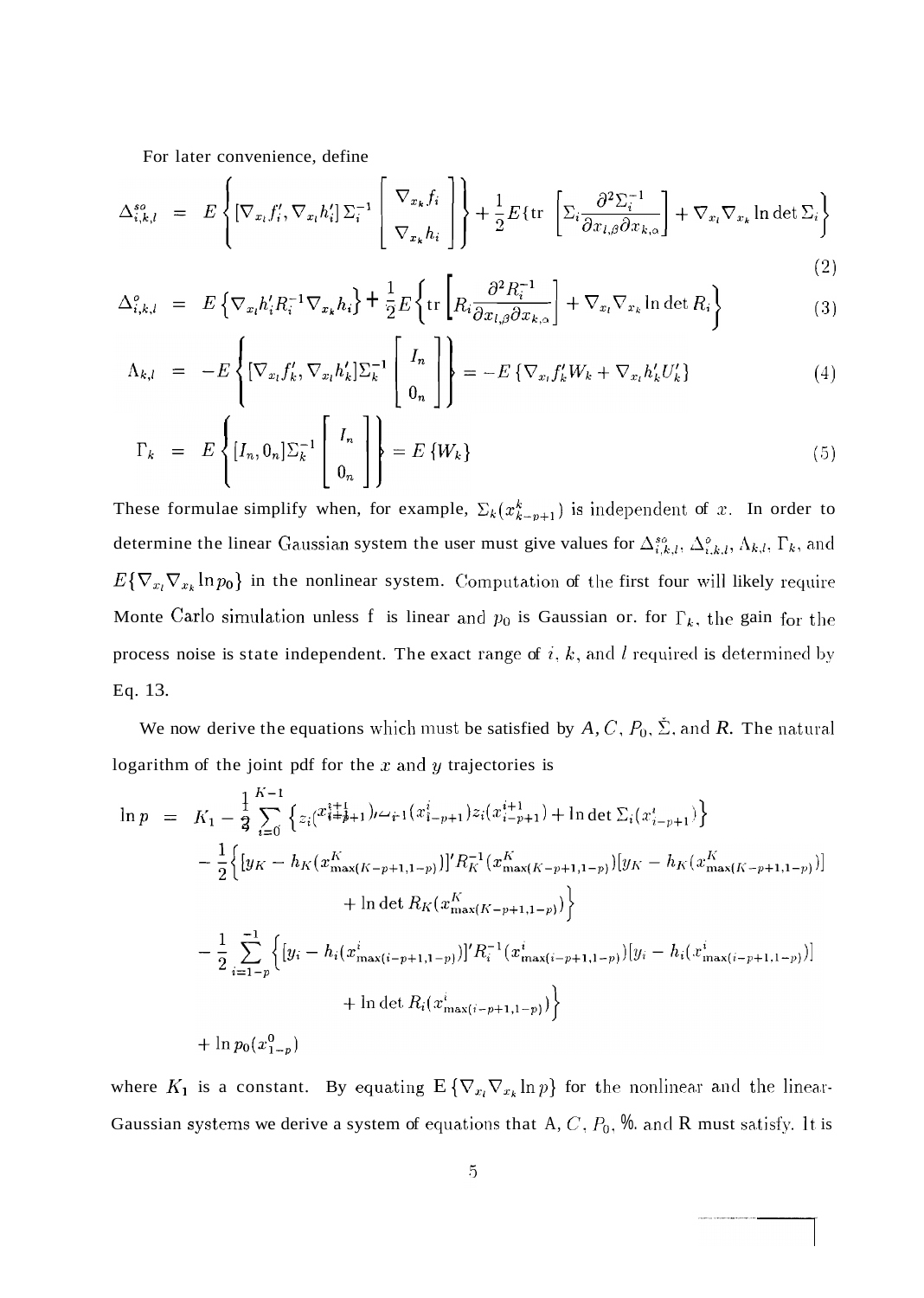only necessary to consider  $l \leq k$  because  $\nabla_{x_l} \nabla_{x_k} \ln p = \nabla_{x_k} \nabla_{x_l} \ln p'$ . The equations, derived in Appendix A, are

$$
k = 2 - p, ..., K; l = \max(k - p, 1 - p), ..., k - 1:
$$
\n
$$
-\sum_{i = \max(k, 0)}^{\min(l + p - 1, K - 1)} \Delta_{i, k, l}^{so} - \Lambda_{k - 1, l} \mathcal{I}(k \ge 1) - \Delta_{K, k, l}^{o} \mathcal{I}(K - p + 1 \le l)
$$
\n
$$
-\sum_{i = \max(k, 0)}^{-1} \Delta_{i, k, l}^{o} + E\{\nabla_{x_1} \nabla_{x_k} \ln p_0\} \mathcal{I}(k \le 0)
$$
\n
$$
=\sum_{i = \max(k, 0)}^{-1} J'_{i, i - l} \tilde{\Sigma}_i^{-1} J_{i, i - k} + (A'_{k - 1, k - 1 - l} \tilde{W}_{k - 1} + C'_{k - 1, k - 1 - l} \tilde{U}'_{k - 1}) \mathcal{I}(k \ge 1)
$$
\n
$$
-C'_{K, K - l} \tilde{R}_K^{-1} C_{K, K - k} \mathcal{I}(K - p + 1 \le l) - \sum_{i = k}^{-1} C'_{i, i - l} \tilde{R}_i^{-1} C_{i, i - k} - P^{l, k} \mathcal{I}(k \le 0) \qquad (6)
$$
\n
$$
k = 1 - p, ..., K:
$$
\n
$$
\min(k + p - 1, K - 1)
$$
\n
$$
-\sum_{i = k}^{\min(k + p - 1, K - 1)} \Delta_{i, k, k}^{so} - \Gamma_{k - 1} \mathcal{I}(k \ge 1) - \Delta_{K, k, k}^{o} \mathcal{I}(K - p + 1 \le k)
$$
\n
$$
-\sum_{i = k}^{-1} \Delta_{i, k, k}^{o} + E\{\nabla_{x_k} \nabla_{x_k} \ln p_0\} \mathcal{I}(k \le 0)
$$
\n
$$
=\sum_{i = \max(k, 0)}^{\min(k + p - 1, K - 1)} J'_{i, i - k} \tilde{\Sigma}_i^{-1} J_{i, i - k} - \tilde{W}_{k - 1} \mathcal{I}(k \ge 1)
$$
\n
$$
-C'_{K, K - k} \tilde{R}_K^{-1} C
$$

Define in sequence the following quantities:

$$
P^{l,k} \doteq -E\{\nabla_{x_l}\nabla_{x_k}\ln p_0\} \text{ for } k = 1 - p, ..., 0; l = 1 - p, ..., k.
$$
 (8)

$$
\tilde{W}_k \doteq \Gamma_k \quad \text{for } k = 0, \dots, K - 1. \tag{9}
$$

$$
A_{k,k-l} \doteq -\check{W}_k^{-1} \Lambda'_{k,l} \quad \text{for } k = 0, \dots, K-l; l = k - p + 1, \dots, k. \tag{10}
$$

$$
\check{U}_k \quad \doteq \quad 0 \quad \text{for } k = 0, \dots, K - 1. \tag{11}
$$

$$
R_k \doteq \text{arbitrary positive definite matrix} \quad \text{for } k = 1 - p, ..., K. \tag{12}
$$
\n
$$
D_{k,l} \doteq \sum_{i=\max(k,0)}^{\min(l+p-1, K-1)} \left( \Delta_{i,k,l}^{so} - A_{i,i-l}' \check{W}_i A_{i,i-k} \right) + \Delta_{K,k,l}^o \mathcal{I}(K - p + 1 \le l) + \sum_{i=k}^{-1} \Delta_{i,k,l}^o
$$
\n
$$
\text{for } k = 1 - p, ..., K; l = \max(k - p, 1 - p), ..., k. \tag{13}
$$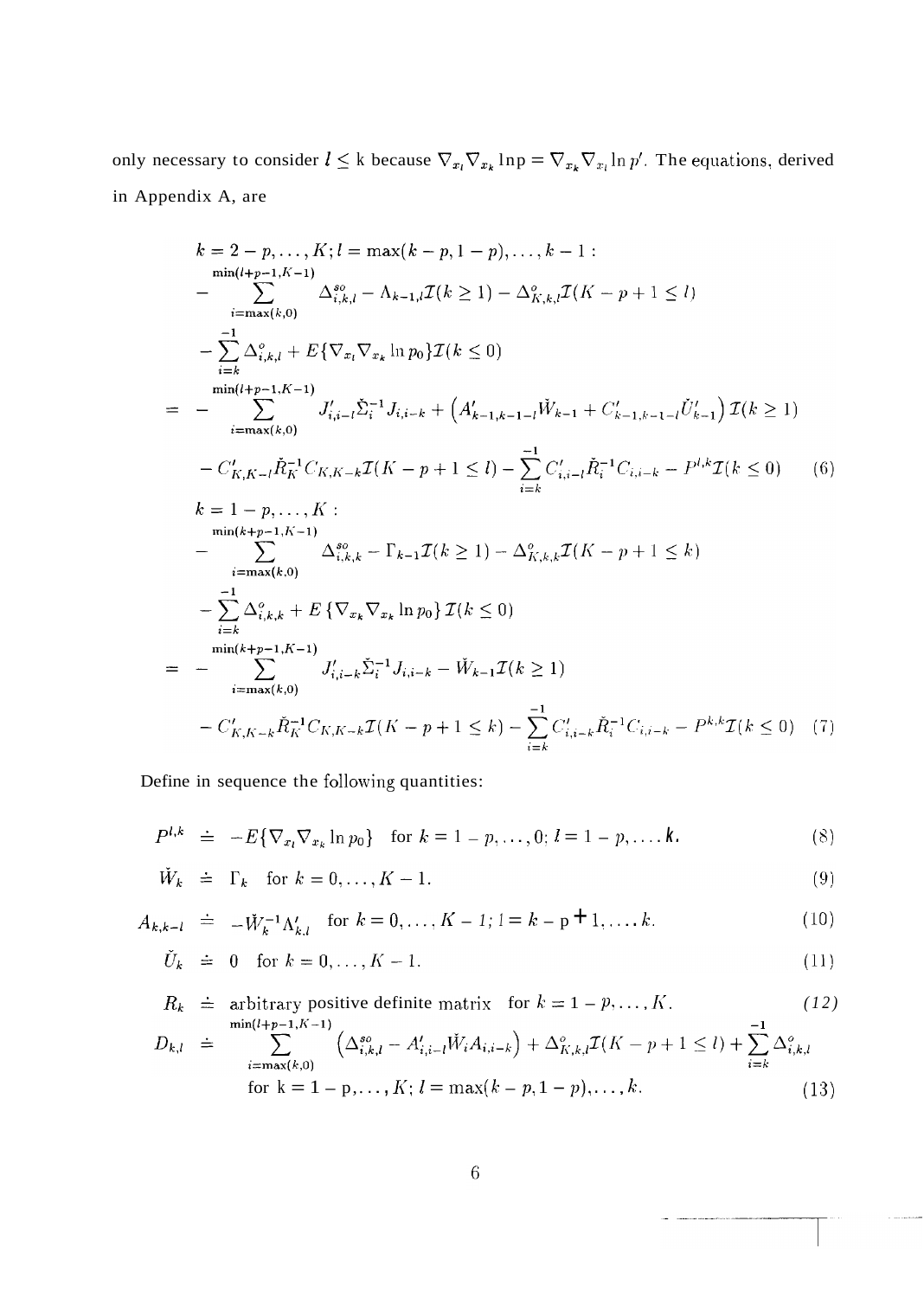Use these definitions in Eqs. 6 and 7 to get

$$
\sum_{i=k}^{\min(l+p-1,K)} C'_{i,i-l} \check{R}_i^{-1} C_{i,i-k} = D_{k,l} \text{ for}
$$
\n
$$
l = \max(k-p, 1-p), \dots, k-1
$$
\n
$$
\sum_{i=k}^{\min(k+p-1,K)} C'_{i,i-k} \check{R}_i^{-1} C_{i,i-k} = D_{k,k} \text{ for } k = 1-p, \dots, K.
$$
\n(15)

In spite of being quadratic in  $C_{i,j}$ , Eqs. 14 and 15 can be solved recursively for  $C_{i,j}$ . The procedure, with control structures written in the  $C$  programming language, is:

for 
$$
(k = K; k \geq 1 - p; k - -)
$$
  
\n
$$
C_{k,0} = \tilde{R}_k^{1/2} \left( D_{k,k} - \sum_{i=k+1}^{\min(k+p-1,K)} C'_{i,i-k} \tilde{R}_i^{-1} C_{i,i-k} \right)^{T/2}
$$
\nfor  $(l = k - 1; l \geq 1$  max $(k - p + 1, 1 - p); l - -)$   
\n
$$
C_{k,k-l} = \left[ \left( D_{k,l} - \sum_{i=k+1}^{\min(l+p-1,K)} C'_{i,i-l} \tilde{R}_i^{-1} C_{i,i-k} \right) \left( \tilde{R}_k^{-1} C_{k,0} \right)^{-1} \right]^T
$$
\n
$$
\}
$$

where <sup>1/2</sup> are matrix square roots  $(R = R^{1/2} (R^{1/2})'$ ,  $R^{T/2} = (R^{1/2})'$ ). Once A, C.  $P_0$ ,  $\Sigma$ . and  $R$  have been determined by the procedure described above then the state augmentation and Kalman filter computations needed in order to determine the hound are standard.

Evaluation of these equations for  $p = 1$  with  $d = e = 0$ ,  $Q_k(x_{k-p+1}^k)$  and  $R_k(x_{\max(k-p+1,1-p)}^k)$ independent of x, and  $\check{R}_k = R_k$  recovers the results of Ref. [5]. (There is a typographical error in [5, Eq. 7f] which reads  $P_0 = \nabla_{x_0} \nabla_{x_0} p_{x_0}(x_0)$  but should read  $-P_0^{-1} = E\{\nabla_{x_0} \nabla_{x_0} \ln p_{x_0}(x_0)\}\.$ More generally, for any  $p = 1$  problem, the equations for  $k \neq l$  are satisfied by the choice of A so the inner loop of the algorithm vanishes. Furthermore, in the outer loop, the sums over quadratic forms in the  $Cs$  are empty and therefore the outer loop can be executed in any order. Therefore each  $C_{k,0}$  can be chosen independently of all other  $C_{k',0}$  for  $k' \neq k$ . The generalization from  $p = 1$  to  $p > 1$  is the main contribution of this note. Another interesting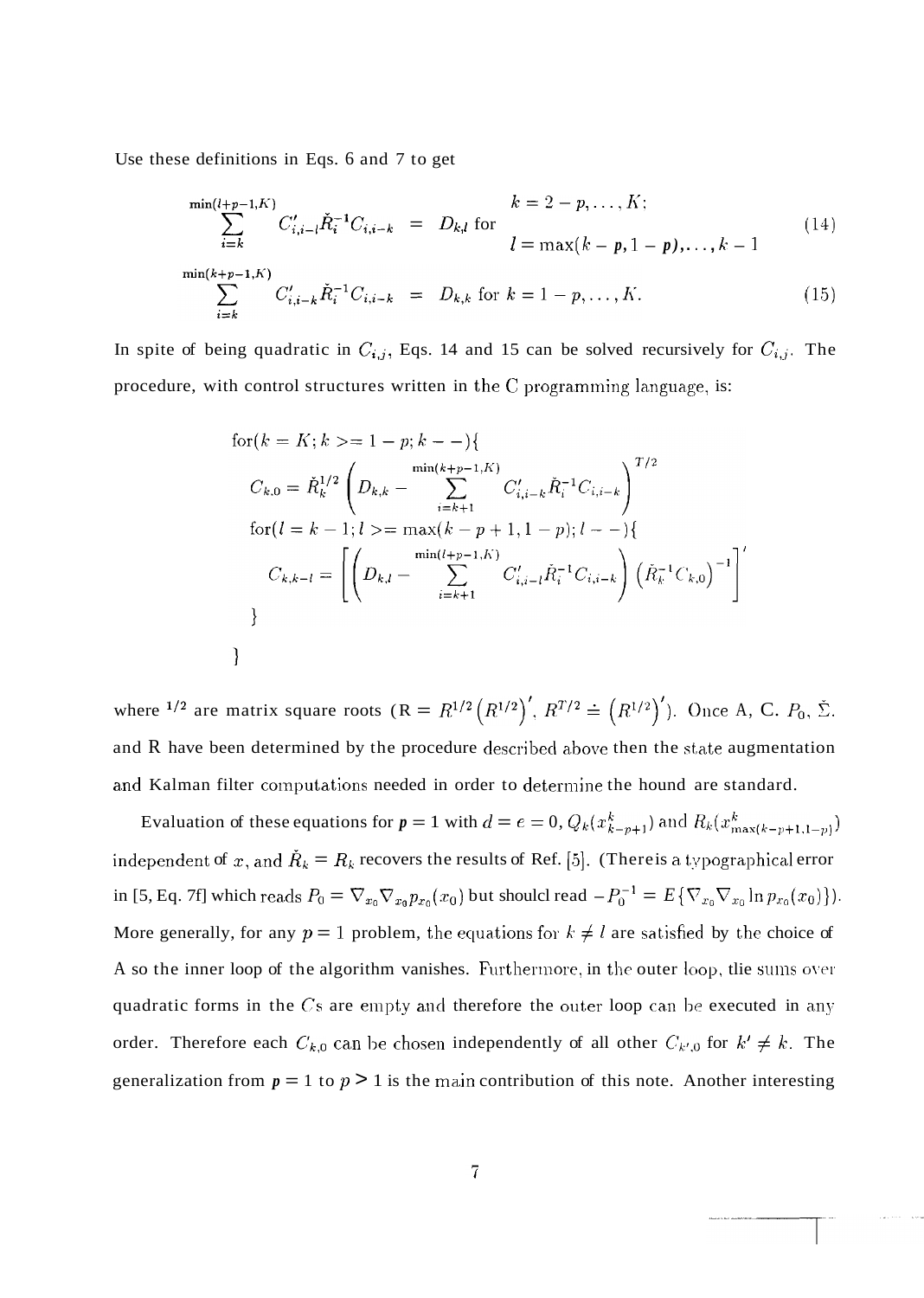special case is the case of  $d = e = 0$  for which the definition of  $D_{k,l}$  simplifies to

$$
D_{k,l} = \sum_{i=\max(k,0)}^{\min(l+p-1,K-1)} \left( \Delta_{i,k,l}^s - A'_{i,i-l} \check{W}_i A_{i,i-k} \right) + \sum_{i=k}^{\min(l+p-1,K)} \Delta_{i,k,l}^c
$$

where

$$
\Delta_{i,k,l}^s = E \left\{ \nabla_{x_l} f'_i Q_i^{-1} \nabla_{x_k} f_i \right\} + \frac{1}{2} E \left\{ \text{tr} \left[ Q_i \frac{\partial^2 Q_i^{-1}}{\partial x_{l,\beta} \partial x_{k,\alpha}} \right] + \nabla_{x_l} \nabla_{x_k} \ln \det Q_i \right\}.
$$

# **3 Example**

In this section we consider an example estimation problem in order to demonstrate the computations involved and that the bound is tight at least for some estimation problems. (Please contact the author for copies of the software). The physical system is a damped pendulum driven by a random torque where noisy measurements are made of the horizontal component of the pendulum bob's location and the goal is to estimate the angular location of the pendulum (measured from the negative-going vertical). This system demonstrates  $p=2$  and nonlinear state and observation equations. After discretization the equations are

$$
\phi_{n+1} = \phi_n \left( 2 - \frac{\gamma T}{l^2 m} \right) + \phi_{n-1} \left( \frac{\gamma T}{l^2 m} - 1 \right) - \frac{g}{l} T^2 \sin \phi_{n-1} + \sigma_w \frac{T^2}{l^2 m} \frac{\tau((n-1)T)}{\sigma_w}
$$
  
for  $n = 0, ..., K - 1$ 

 $y_n = l \sin \phi_n + v(nT)$  for  $n = 0, ..., K$ 

where *l* is the length of the pendulum, *m* is the mass of the bob,  $\gamma$  is the coefficient of friction,  $q$  is the acceleration due to gravity, T is the sampling interval,  $\tau$  is the random applied torque  $(\mathcal{N}(0, \sigma_w^2))$ , and v is the observation noise  $(\mathcal{N}(0, a:))$ . The MSE of the optimal filter was underbounded by the CRB developed in this note and overbounded by the performance of the Extended Kalman Filter (EKF). When computing expectations for the CRB and the EKF by Monte Carlo methods, the state trajectories used were identical. Monte Carlo evaluation of the performance of the EKF must, however, also include realizations of the observation trajectory. We consider three cases and for each case compute the CRB and the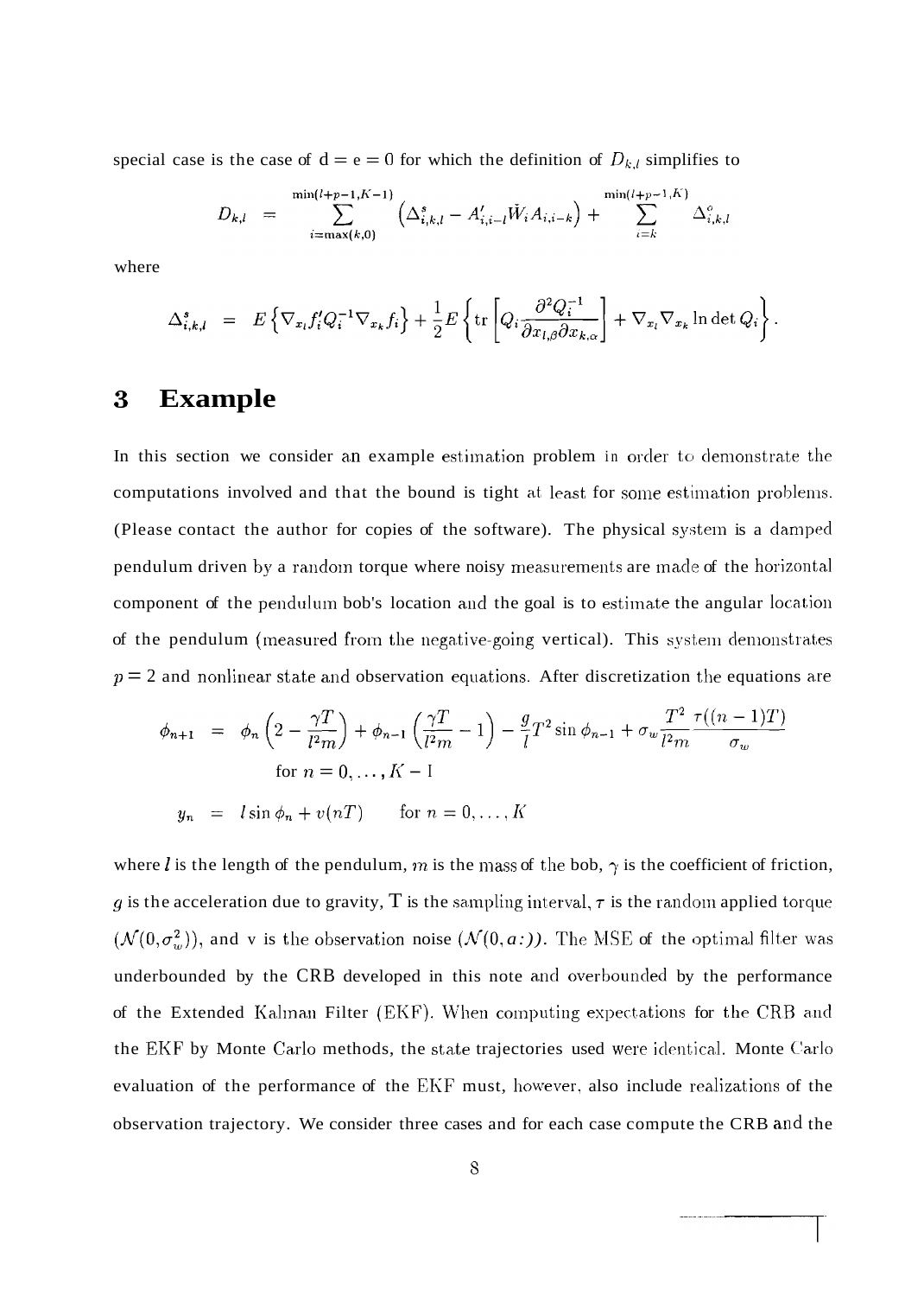MSE for the EKF at each point in a  $K = 500$  point trajectory for a variety of a,. Notice that only one set of expectations need be computed for the CRB in order to determine the bound for any a,. The parameters are  $l = 1$ ,  $m = 1$ ,  $\gamma = 1$ ,  $q = 10$ . and  $T = .01$ .

In the first and second cases, the pdf on the initial condition is jointly Gaussian:  $p(\phi_{-1}, \phi_0) =$  $\mathcal{N}(0, \sigma_{\phi}^2)(\phi_{-1})\mathcal{N}(0, \sigma_{\phi}^2)((\phi_0 - \phi_{-1})/T)$  with  $\sigma_{\phi} = .2$  and  $\sigma_{\phi} = 2$ . In the first case (Figure la), where the bound is tight,  $a<sub>z</sub> = 15$  and the expectations were computed by summing over  $10^3$  state trajectories. This case is weakly nonlinear since the sample mean and standard deviation of max<sub>k=-1,...,500</sub>  $|\phi_k|$  is 0.758271 ± 0.271391. In the second case (Figure Ib), where the bound is loose,  $a<sub>1</sub> = 20$  and the expectations were computed by summing over  $10<sup>5</sup>$  state trajectories. This case is moderately nonlinear since the sample mean and standard deviation of max<sub>k=-1,...,500</sub>  $|\phi_k|$  is 0.97351  $\pm$  0.363154. With these parameters the EKF makes rare but large errors analogous to cycle slips in a phase-locked loop so a larger number of trajectories were used to evaluate its performance than in the first case. Finally, in the third case? the system is very nonlinear and the SNR is poor. This problem, modeled after acquisition in a phase locked loop, has a nearly uniformly distributed initial condition on the angle and a large variance process noise. Specifically,  $a<sub>z</sub> = 25$  and the pdf on the initial condition is  $p(\phi_{-1}, \phi_0) = [U(\pi) * \mathcal{N}(0, \sigma_p^2)](\phi_{-1})\mathcal{N}(0, \sigma_\phi^2)((\phi_0 - \phi_{-1})/T)$  where  $U(x)$  is the uniform distribution on the interval  $[-x, +x]$ ,  $*$  is convolution, and  $a_0 = .5$  and  $\sigma_{\phi} = 2$ . This case is strongly nonlinear since the sample mean and standard deviation of  $\max_{k=-1,\dots,500} |\phi_k|$  is 2.55681  $\pm$  2.21283. Though the EKF performance is poor and is not shown, the CRB can still be computed without difficulty, as shown in Figure Ic based on  $10^3$  state trajectories.

### **4 Conclusions**

A Cramer-Rao bound for the mean squared error that can be achieved with nonlinear observations of a nonlinear  $p$ -th order AR process where both the process and observation noise covariances can be state dependent is presented. The major limitation is that the AR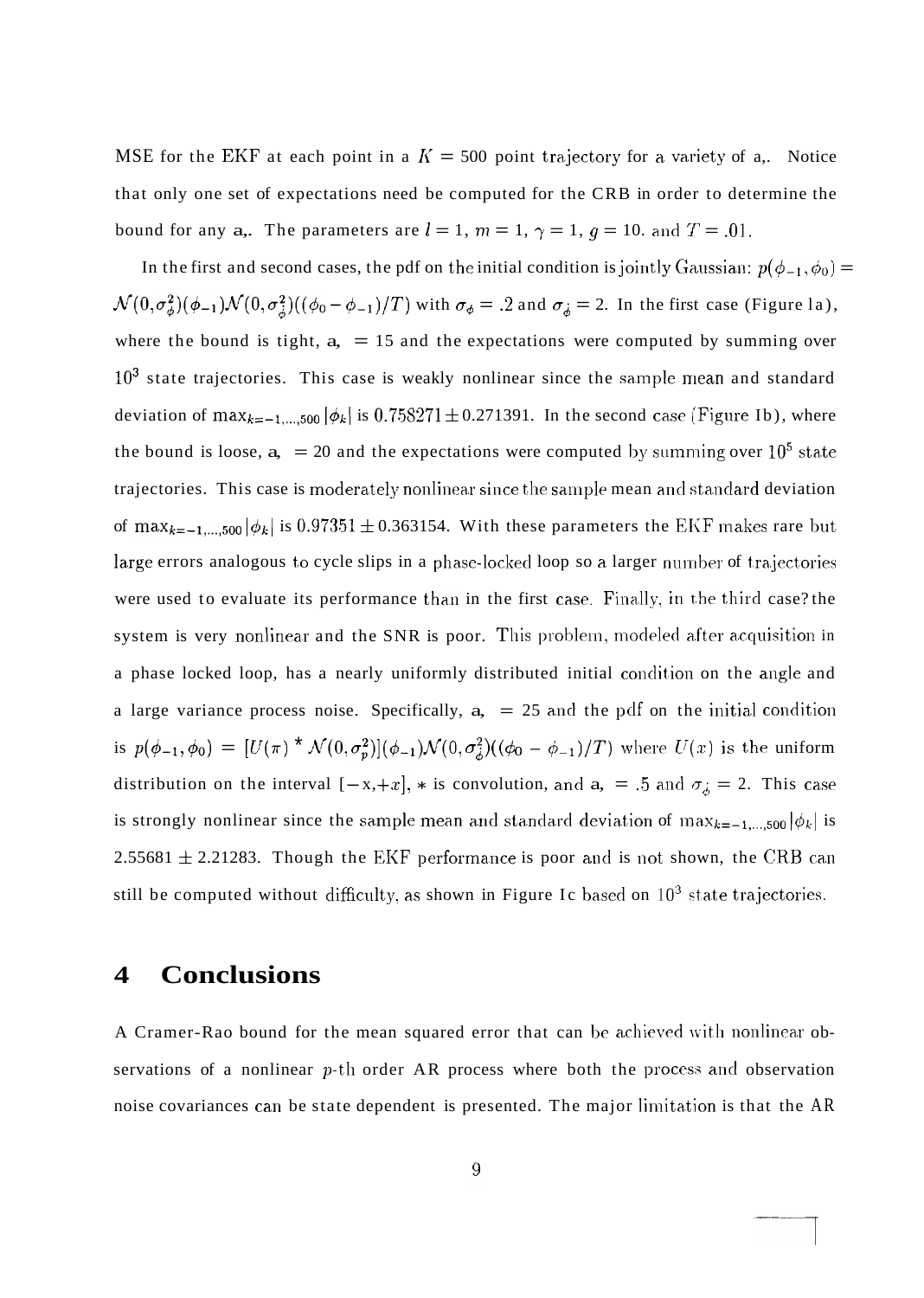

Figure 1: Comparison of CRB (solid line) and EKF estimation variance (dotted line) for a range of measurement noise variance:  $\sigma_v \in \{.1, .2, .5, 1, 2, 3, 5, 10, 100\}$ . (it) Gaussian initial condition,  $a$ , = 15. (b) Gaussian initial condition,  $a_{n}$  = 20. (c) Neatly uniform initial condition,  $a<sub>1</sub> = 25$ .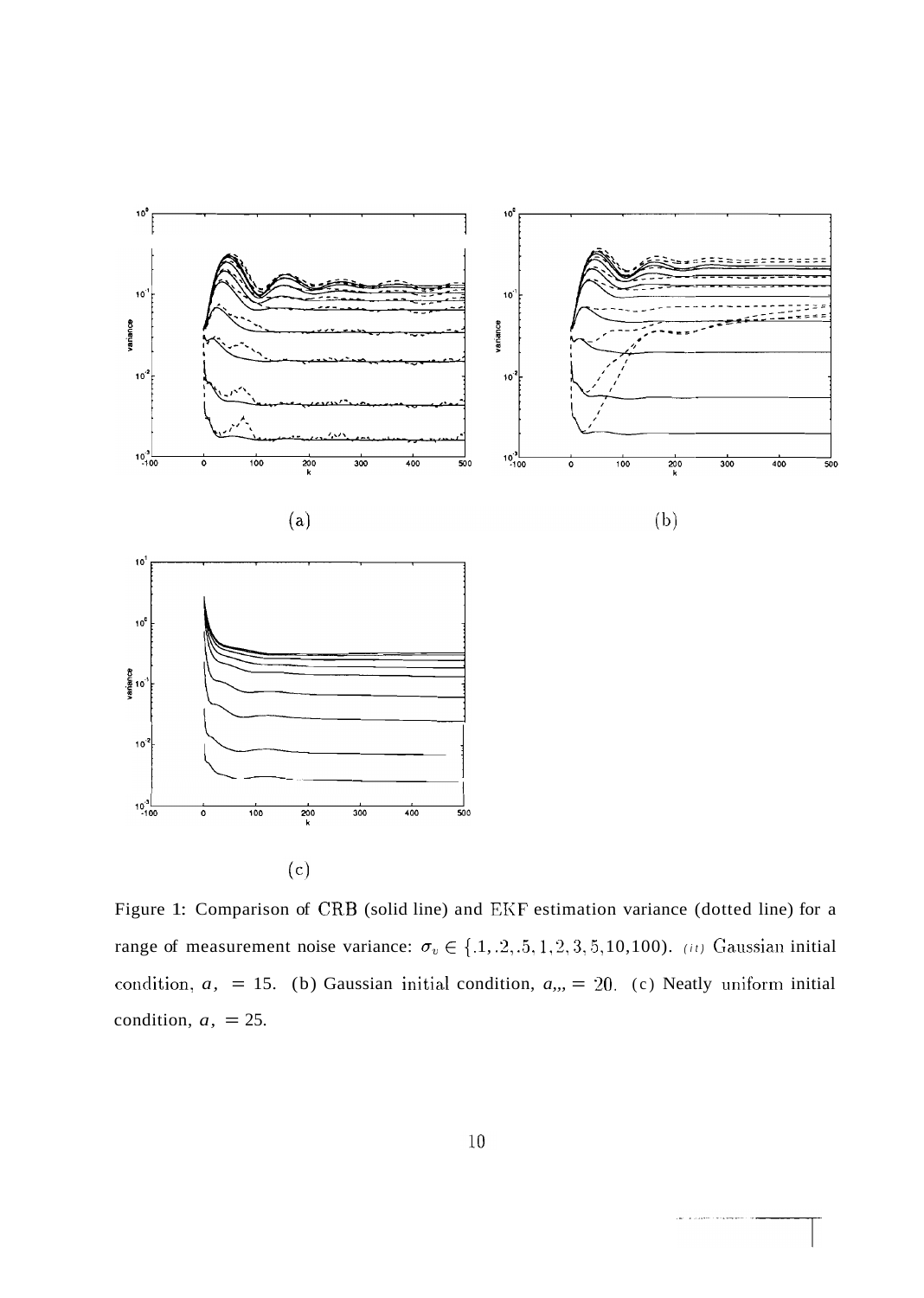process must be driven by an additive white Gaussian noise process that has a full-ranli covariance. The bound is a generalization of the results of Refs. [5, 2] to the case  $p > 1$  and state-dependent noises. In addition, its computation requires different methods, specifically the solution of a system of quadratic equations for which a recursive method is described.

Relaxation of the full-rank condition on the process noise covariance will probably require constrained CRB tools [10, 6]. The merger of the constrained CRR tools with the dynamical system approach of this note and Refs.  $[5, 2]$  does not appear to be straightforward.

# **A Derivation of Eqs. 6 and 7**

A part of the derivation of Eqs. 6 and 7 concerns expectations of mixed second partial derivatives of quadratic forms. Let  $\Sigma : \mathbb{R}^{n \times 1} \times \mathbb{R}^{n \times 1} \to \mathbb{R}^{m \times m}$  with  $\Sigma' = \Sigma$ ,  $\phi$ .  $\mathbb{R}^{n \times 1} \times$  $\mathcal{R}^{n\times 1} \to \mathcal{R}^{m\times 1}$ ,  $\psi : \mathcal{R}^{n\times 1} \times \mathcal{R}^{n\times 1} \to \mathcal{R}$ , and  $\psi = \frac{1}{2}\phi'\Sigma^{-1}\phi$ . Let  $x_k \in \mathcal{R}^{n\times 1}$  with components  $x_{k,\alpha}$  and likewise for  $x_l$ . It is straightforward to show that the  $\alpha, \beta$  element of  $\nabla_{x_l} \nabla_{x_k} \psi$  is

$$
\frac{\partial^2 \psi}{\partial x_{l,\beta} \partial x_{k,\alpha}} = \left( \nabla_{x_l} \phi' \Sigma^{-1} \nabla_{x_k} \phi \right)_{\beta,\alpha} + \left( \phi' \frac{\partial \Sigma^{-1}}{\partial x_{l,\beta}} \nabla_{x_k} \phi \right)_{1,\alpha} + \left( \phi' \frac{\partial \Sigma^{-1}}{\partial x_{k,\alpha}} \nabla_{x_l} \phi \right)_{1,\beta} + \frac{1}{2} \phi' \frac{\partial^2 \Sigma^{-1}}{\partial x_{l,\beta} \partial x_{k,\alpha}} \phi + \sum_j \left( \phi' \Sigma^{-1} \right)_{1,j} \frac{\partial^2 \phi_j}{\partial x_{l,\beta} \partial x_{k,\alpha}}.
$$
\n(16)

Consider  $k = 1 - p, \ldots, -1$  and  $k = K$ , define

$$
\psi(x_{\max(i-p+1,1-p)}^i) = \frac{1}{2} [y_i - h_i(x_{\max(i-p+1,1-p)}^i)]' R_i^{-1}(x_{\max(i-p+1,1-p)}^i) [y_i - h_i(x_{\max(i-p+1,1-p)}^i)]
$$

where *i* is such that *k* and *l* are in  $\{\max(i - p + 1, 1 - p), \ldots, i\}$ , and compute  $E\{\nabla_{x_i}\nabla_{x_k}\psi\}$ using Eq. 16. The second, third, and fifth terms of Eq. 16 are each the product of  $(1)$  a random vector  $\mathbf{p} = y_i - h_i(x_{\max(i-p+1,1-p)}^i)$  which, conditional on  $x_{\max(i-p+1,1-p)}^i$ , has mean zero and covariance  $R_i(x_{\max(i-p+1,1-p)}^i)$  and (2) a function; call it  $\Psi$ , of  $x_{\max(i-p+1,1-p)}^i$ . Therefore, the expectation of these terms is zero, for example,

$$
E\left\{\mu'\Psi(x_{\max(i-p+1,1-p)}^i)\right\} = E\left\{E^{x_{\max(i-p+1,1-p)}^i}\left\{\mu'\Psi(x_{\max(i-p+1,1-p)}^i)\right\}\right\} = E\left\{0\right\} = 0.
$$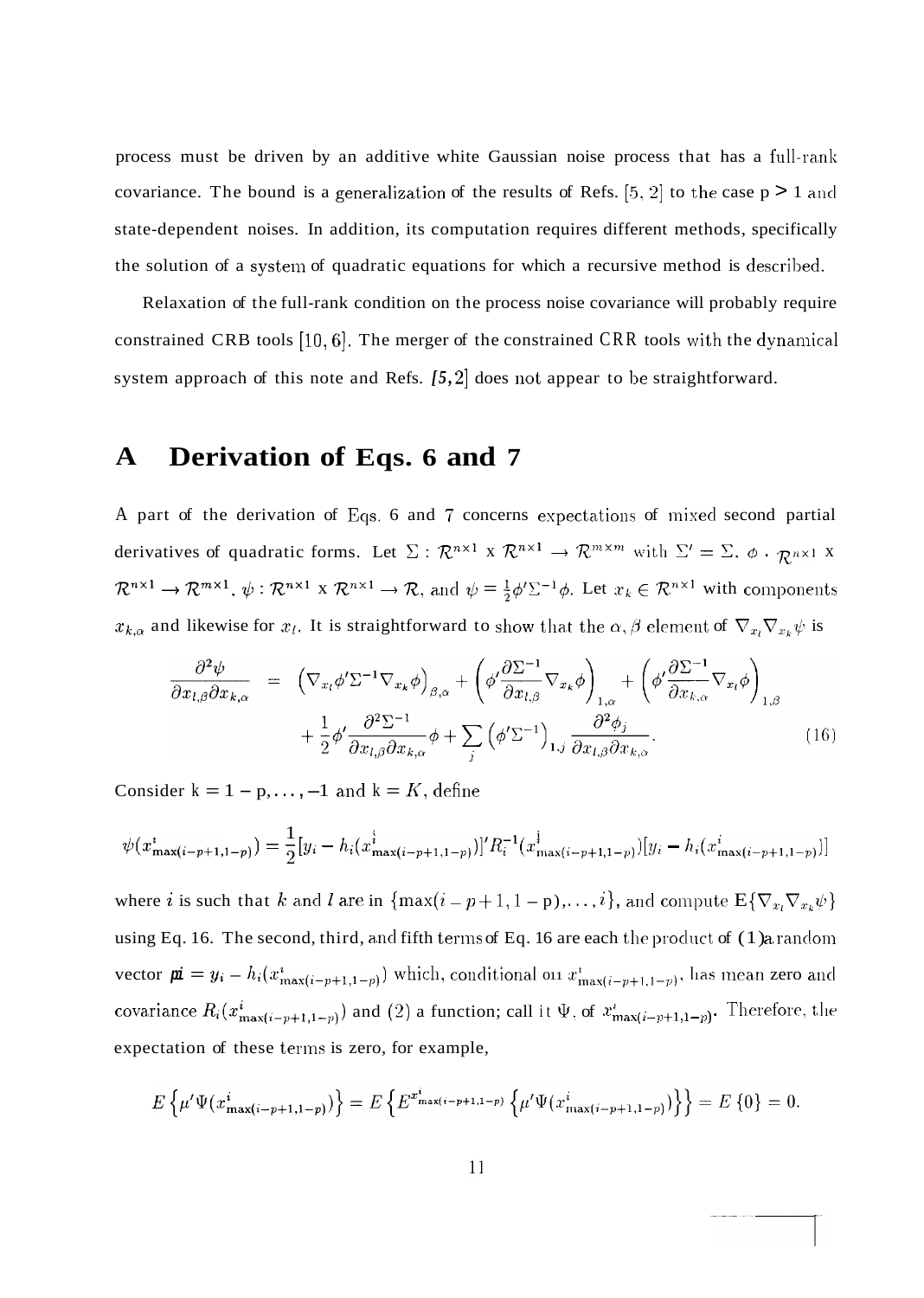$(E<sup>e</sup>$  denotes conditional expectation). The expectation of the fourth term need not vanish:

$$
\frac{1}{2}E\left\{\mu'_{i}\frac{\partial^{2}R_{i}^{-1}(x_{\max(i-p+1,1-p)}^{i})}{\partial x_{l,\beta}\partial x_{k,\alpha}}\mu_{i}\right\} = \frac{1}{2}E\left\{E^{x_{\max(i-p+1,1-p)}^{i}}\left\{\mu'_{i}\frac{\partial^{2}R_{i}^{-1}(x_{\max(i-p+1,1-p)}^{i})}{\partial x_{l,\beta}\partial x_{k,\alpha}}\mu_{i}\right\}\right\}
$$
\n
$$
= \frac{1}{2}E\left\{\text{tr}\left[R_{i}(x_{\max(i-p+1,1-p)}^{i})\frac{\partial^{2}R_{i}^{-1}(x_{\max(i-p+1,1-p)}^{i})}{\partial x_{l,\beta}\partial x_{k,\alpha}}\right]\right\}
$$

In this and other instances,

$$
\operatorname{tr}\left[M\frac{\partial^2 M^{-1}}{\partial x_{l,\beta}\partial x_{k,\alpha}}\right] = \operatorname{tr}\left[\frac{\partial M}{\partial x_{l,\beta}}M^{-1}\frac{\partial M}{\partial x_{k,\alpha}}M^{-1} - \frac{1}{2}\frac{\partial^2 M}{\partial x_{l,\beta}\partial x_{k,\alpha}}M^{-1}\right]
$$

Therefore,

$$
E\left\{\nabla_{x_i}\nabla_{x_k}\frac{1}{2}[y_i - h_i]'R_i^{-1}[y_i - h_i]\right\} = E\left\{\nabla_{x_i}h'_iR_i^{-1}\nabla_{x_k}h_i\right\} + \frac{1}{2}E\left\{\text{tr}\left[R_i\frac{\partial^2 R_i^{-1}}{\partial x_{l,\beta}\partial x_{k,\alpha}}\right]\right\}.
$$
 (17)

Now consider  $k = 0, ..., K - 1$ , define

$$
z_k(x_{k-p+1}^{k+1}) = \begin{bmatrix} x_{k+1} - f_k(x_{k-p+1}^k) \\ y_k - h_k(x_{\max(k-p+1,1-p}^k)) \end{bmatrix}
$$

and redefine  $\psi$ :

$$
\psi(x_{i-p+1}^{i+1}) = \frac{1}{7}z_i(x_{i-p+1}^{i+1})'\Sigma_i^{-1}(x_{i-p+1}^i)z_i(x_{i-p+1}^{i+1})
$$

where *i* is such that *k* and 1 are in  $\{i - p + 1, ..., i + 1\}$ . The calculation of  $E\{\nabla_{x_i}\nabla_{x_k}\psi\}$ , which is omitted, is similar to the calculation leading to Eq. 17 with one complication: if  $k = i + 1$  then  $\nabla_{x_{i+1}}[x_{i+1} - f_i(x_{i-p+1}^i)] = \nabla_{x_{i+1}}x_{i+1} = I_n$ ,  $\nabla_{x_{i+1}}[y_i - h_i(x_{\max(i-p+1,1-p)}^i)] = 0$ , and all second derivatives  $\partial^2 \Sigma_i^{-1}(x_{i-p+1}^i)/\partial x_{l,\beta} \partial x_{k,\beta}$  and  $\partial^2 z_i(x_{i-p+1}^{i+1})_j/\partial x_{l,\beta} \partial x_{k,\beta}$  are zero (and likewise for  $1 = i + 1$ ).

We now use these expectation formulae to derive Eqs. 6 and 7. The natural logarithm of the joint pdf for the  $x$  and  $y$  trajectories is

$$
\ln p = K_1 - \frac{1}{2} \sum_{i=0}^{K-1} \left\{ z_i (x_{i-p+1}^{i+1})' \Sigma_i^{-1} (x_{i-p+1}^i) z_i (x_{i-p+1}^{i+1}) + \ln \det \Sigma_i (x_{i-p+1}^i) \right\} \n- \frac{1}{2} \left\{ \left[ y_K - h_K (x_{\max(K-p+1,1-p)}^K) \right]'' R_K^{-1} (x_{\max(K-p+1,1-p)}^K) \left[ y_K - h_K (x_{\max(K-p+1,1-p)}^K) \right] \right\} \n+ \ln \det R_K (x_{\max(K-p+1,1-p)}^K) \right\}
$$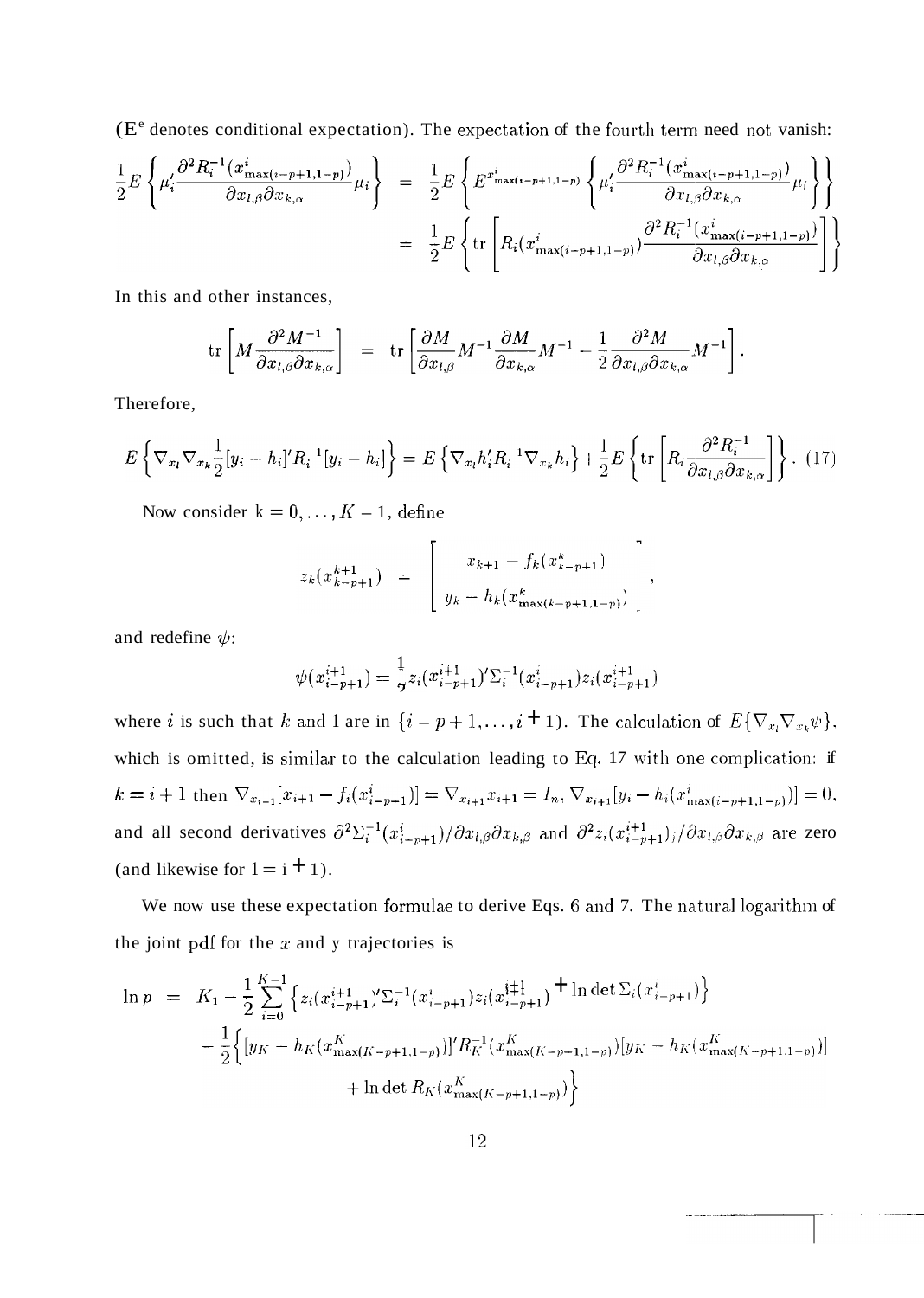$$
-\frac{1}{2} \sum_{i=1-p}^{-1} \Big\{ [y_i - h_i(x_{\max(i-p+1,1-p)}^i)]' R_i^{-1}(x_{\max(i-p+1,1-p)}^i) [y_i - h_i(x_{\max(i-p+1,1-p)}^i)] + \ln \det R_i(x_{\max(i-p+1,1-p)}^i) \Big\}
$$
  
+  $\ln p_0(x_{1-p}^0)$ 

where  $K_1$  is a constant. The part of lnp that depends on  $x_k$  for  $k = 1 - p, \ldots, K$  is

$$
\ln p|_{x_k} = -\frac{1}{2} \sum_{i=\max(k,0)}^{\min(k+p-1,K-1)} \left\{ z_i (x_{i-p+1}^{i+1})' \sum_{i}^{-1} (x_{i-p+1}^{i}) z_i (x_{i-p+1}^{i+1}) + \ln \det \sum_{i} (x_{i-p+1}^{i}) \right\} - \frac{1}{2} \left\{ z_{k-1} (x_{k-p}^k)' \sum_{k=1}^{-1} (x_{k-p}^{k-1}) z_{k-1} (x_{k-p}^k) + \ln \det \sum_{k-1} (x_{k-p}^{k-1}) \right\} \mathcal{I}(k \ge 1) - \frac{1}{2} \left\{ [y_K - h_K (x_{\max(K-p+1,1-p)}^K)]' R_K^{-1} (x_{\max(K-p+1,1-p)}^K) [y_K - h_K (x_{\max(K-p+1,1-p)}^K) ] \right\} + \ln \det R_K (x_{\max(K-p+1,1-p)}^K) \left\{ \mathcal{I}(K-p+1 \le k) \right\} - \frac{1}{2} \sum_{i=k}^{-1} \left\{ [y_i - h_i (x_{\max(i-p+1,1-p)}^i)]' R_i^{-1} (x_{\max(i-p+1,1-p)}^i) [y_i - h_i (x_{\max(i-p+1,1-p)}^i) ] \right\} + \ln \det R_i (x_{\max(i-p+1,1-p)}^i) \right\} + \left[ \ln p_0 (x_{1-p}^0) \right] \mathcal{I}(k \le 0)
$$

where  $\mathcal{I}(e)$  is 1 if e is true and 0 otherwise. Using Eq. 17 (and analogous results) and Eqs. 2, 3, and 5 we find that

$$
E\left\{\nabla_{x_k}\nabla_{x_k}\ln p\right\} = -\sum_{i=\max(k,0)}^{\min(k+p-1,K-1)} \Delta_{i,k,k}^{so} - \Gamma_{k-1}\mathcal{I}(k \ge 1) - \Delta_{K,k,k}^{\circ}\mathcal{I}(K-p+1 \le k) -\sum_{i=k}^{-1} \Delta_{i,k,k}^{\circ} + E\left\{\nabla_{x_k}\nabla_{x_k}\ln p_0\right\}\mathcal{I}(k \le 0). \tag{18}
$$

where the fact that  $\Sigma_{k-1}(x_{k-p}^{k-1})$  does not depend on  $x_k$  was used in the  $\Gamma_{k-1}$  term.

There are terms in  $\ln p$  that depend simultaneously on  $x_k$  and  $x_l$  for  $l \leq k$  only for the range  $l = \max(k - p, 1 - p), \ldots, k - 1$  in which case the terms are

$$
\ln p|_{x_k;x_l,l< k} = -\frac{1}{2} \sum_{i=\max(k,0)}^{\min(l+p-1,K-1)} \left\{ z_i(x_{i-p+1}^{i+1})' \Sigma_i^{-1}(x_{i-p+1}^i) z_i(x_{i-p+1}^{i+1}) + \ln \det \Sigma_i(x_{i-p+1}^i) \right\} \n- \frac{1}{2} \left\{ z_{k-1}(x_{k-p}^k)' \Sigma_{k-1}^{-1}(x_{k-p}^{k-1}) z_{k-1}(x_{k-p}^k) + \ln \det \Sigma_{k-1}(x_{k-p}^{k-1}) \right\} \mathcal{I}(k \ge 1) \n- \frac{1}{2} \left\{ [y_K - h_K(x_{\max(K-p+1,1-p)}^K)]' R_K^{-1}(x_{\max(K-p+1,1-p)}^K) [y_K - h_K(x_{\max(K-p+1,1-p)}^K)] \right\}
$$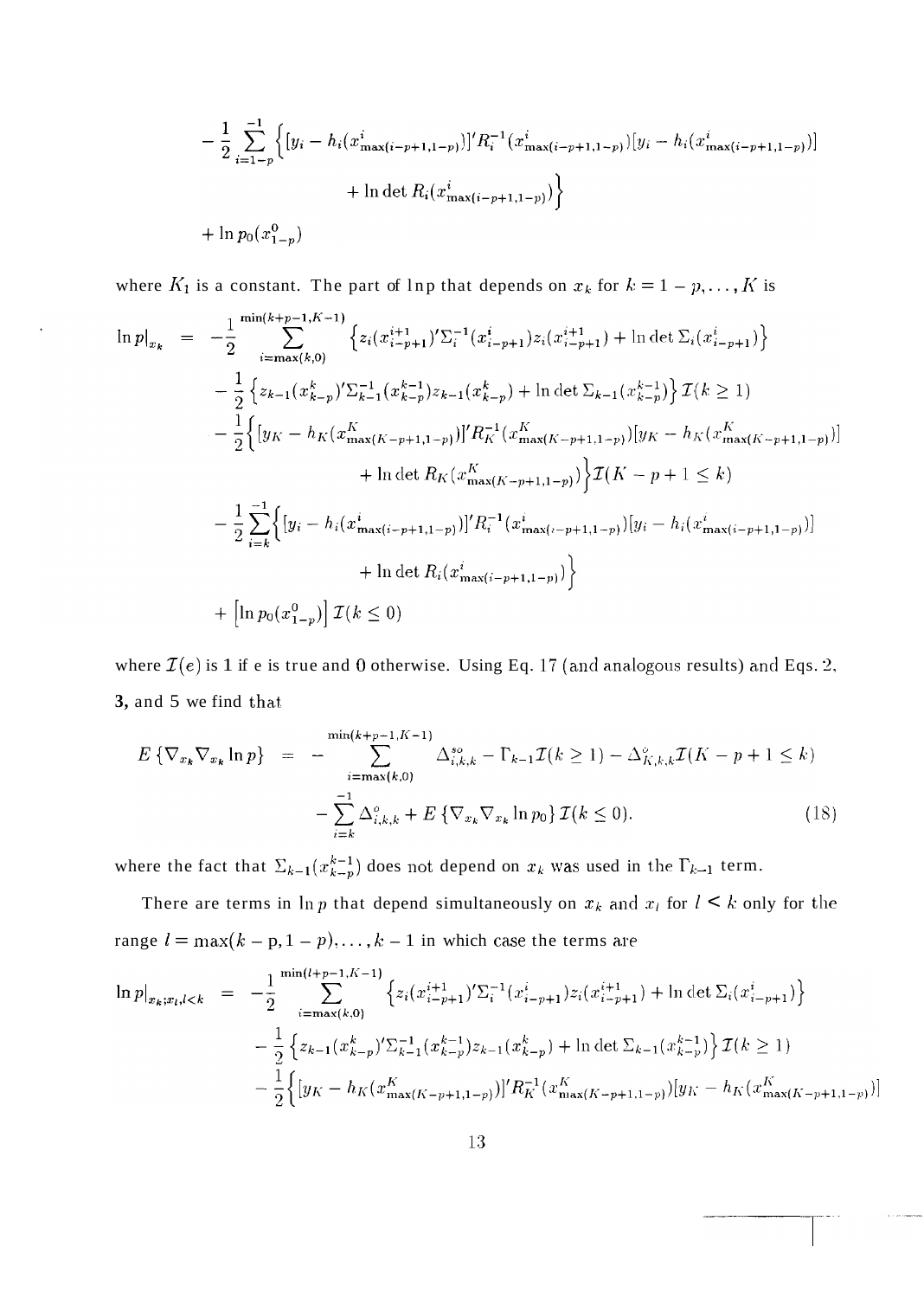$$
+ \ln \det R_K(x_{\max(K-p+1,1-p)}^K) \Big\} \mathcal{I}(K-p+1 \le l)
$$
  

$$
- \frac{1}{2} \sum_{i=k}^{-1} \Big\{ [y_i - h_i(x_{\max(i-p+1,1-p)}^i)]' R_i^{-1} (x_{\max(i-p+1,1-p)}^i) [y_i - h_i(x_{\max(i-p+1,1-p)}^i)] + \ln \det R_i(x_{\max(i-p+1,1-p)}^i) \Big\}
$$
  

$$
+ \Big[ \ln p_0(x_{1-p}^0) \Big] \mathcal{I}(k \le 0).
$$

Using Eq. 17 (and analogous results) and Eqs. 2, 3, and 4 we find that

$$
E\left\{\nabla_{x_l}\nabla_{x_k}\ln p\right\} = -\sum_{i=\max(k,0)}^{\min(l+p-1,K-1)} \Delta_{i,k,l}^{so} - \Lambda_{k-1,l}\mathcal{I}(k \ge 1) - \Delta_{K,k,l}^{o}\mathcal{I}(K-p+1 \le l) -\sum_{i=k}^{-1} \Delta_{i,k,l}^{o} + E\{\nabla_{x_l}\nabla_{x_k}\ln p_0\}\mathcal{I}(k \le 0).
$$
\n(19)

where the fact that  $\Sigma_{k-1}(x_{k-p}^{k-1})$  does not depend on  $x_k$  was used in the  $\Lambda_{k-1,l}$  term.

Finally, Eq. 6 (Eq. 7) follows by equating Eq. 19 (Eq. 18) for the nonlinear and linear systems. Evaluation of the formulae for the linear Gaussian system uses the following results for the linear Gaussian system:

$$
\nabla_{x_l} f_k(x_{k-p+1}^k) = A_{k,k-l}
$$
  
\n
$$
\nabla_{x_l} h_k(x_{\max(k-p+1,1-p)}^k) = C_{k,k-l}
$$
  
\n
$$
E\{\nabla_{x_l} \nabla_{x_k} \ln p_0(x_{1-p}^0)\} = -P^{l,k}
$$
  
\n
$$
\Delta_{i,k,l}^{so} = J'_{i,i-l} \tilde{\Sigma}_i^{-1} J_{i,i-k}
$$
  
\n
$$
\Delta_{i,k,l}^{o} = C'_{i,i-l} \tilde{R}_i^{-1} C_{i,i-k}
$$
  
\n
$$
\Lambda_{k,l} = -\left(A'_{k,k-l} \tilde{W}_k + C'_{k,k-l} \tilde{U}'_k\right)
$$
  
\n
$$
\Gamma_k = \tilde{W}_k.
$$

# **References**

 $\label{eq:2} \left\langle \hat{z}_{1},\ldots,\hat{z}_{N}\right\rangle =\left\langle \hat{z}_{1},\ldots,\hat{z}_{N}\right\rangle$ 

[1] J. S. Abel. A bound on mean-square-estimate error. *IEEE Trans. Info. Theory.* 39(5):1675-1680, September 1993.

 $\sim$   $\sim$   $\sim$